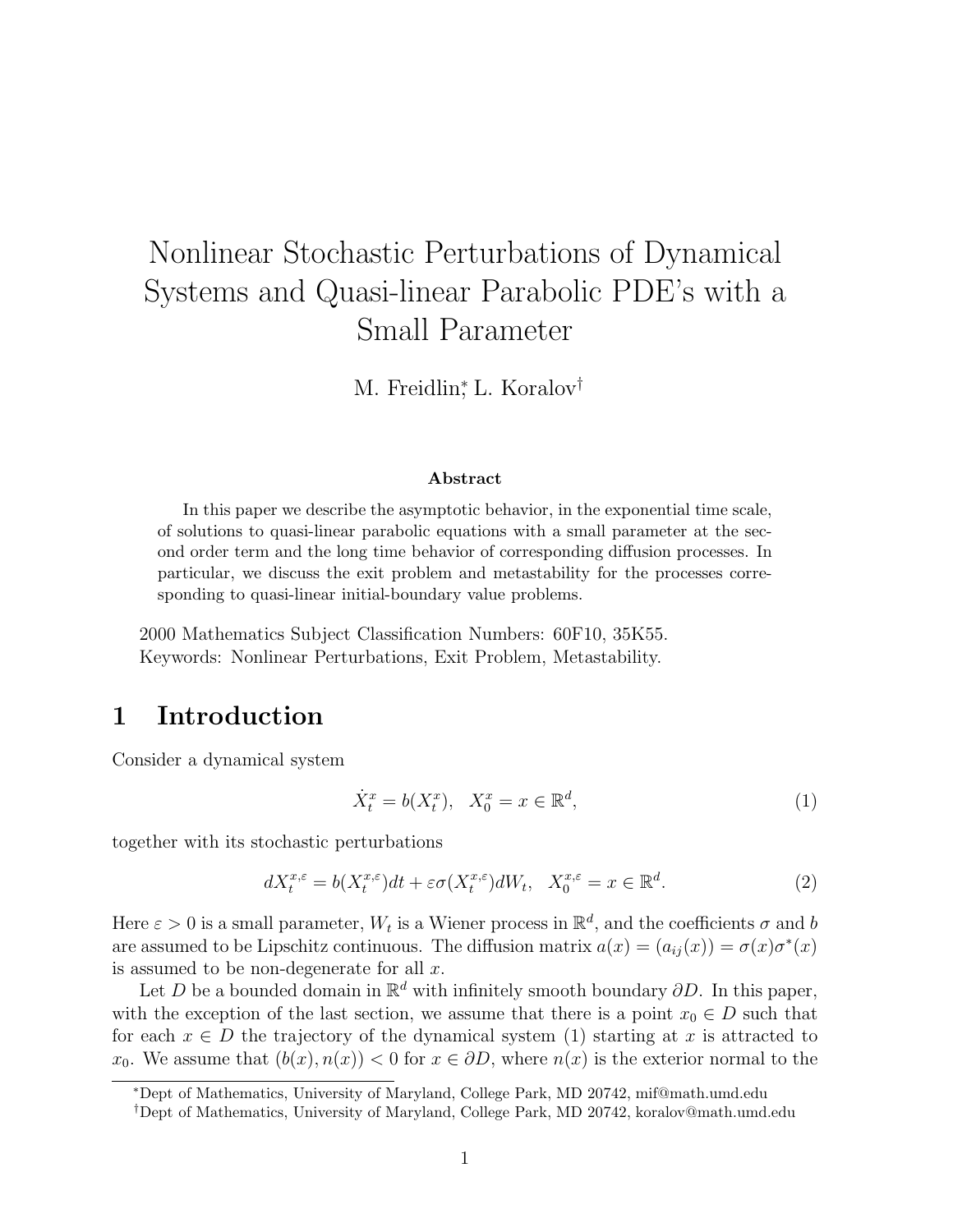boundary of D. Let  $\tau^{\varepsilon} = \min\{t : X_t^{x,\varepsilon} \in \partial D\}$  be the first time when  $X_t^{x,\varepsilon}$  reaches the boundary of D.

If  $\varepsilon$  is small, then on any finite time interval the trajectories of the process  $X_t^{x,\varepsilon}$  defined by (2) are close to the corresponding non-perturbed trajectory with probability close to one. Therefore, with high probability  $X_t^{x,\varepsilon}$  enters a small neighborhood of the equilibrium point  $x_0$  before leaving D. The process eventually exits D as a result of large deviations of  $X_t^{x,\varepsilon}$  from  $X_t^x$  ([8], see also [10]). The large deviations are governed by the normalized action functional

$$
S_{0,T}(\varphi) = \frac{1}{2} \int_0^T \sum_{i,j=1}^d a^{ij}(\varphi_t) (\dot{\varphi}_t^i - b_i(\varphi_t)) (\dot{\varphi}_t^j - b_j(\varphi_t)) dt, \quad T \ge 0, \ \varphi \in C([0,T], \overline{D}),
$$

and the quasi-potential

$$
V(x_0, x) = \inf_{T, \varphi} \{ S_{0,T}(\varphi) : \varphi \in C([0, T], \overline{D}), \varphi(0) = x_0, \varphi(T) = x \}, \quad x \in \overline{D}.
$$

Here  $a^{ij}$  be the elements of the inverse matrix, that is  $a^{ij} = (a^{-1})_{ij}$ , and  $S_{0,T}(\varphi) = +\infty$ if  $\varphi$  is not absolutely continuous. It is proved in [8] that  $\varepsilon^2 \ln \tau^{\varepsilon}$  converges in probability, as  $\varepsilon \downarrow 0$ , to  $V_0 = \min_{x \in \partial D} V(x_0, x)$ . Moreover, if the minimum  $V_0$  of  $V(x_0, x)$  on  $\partial D$  is achieved at a unique point  $x^*$  (which is true in the generic case), then  $X^{x,\varepsilon}_{\tau^{\varepsilon}}$  converges to  $x^*$  in probability as  $\varepsilon \downarrow 0$ .

These statements imply various results for PDE's with a small parameter at the second order derivatives. In particular, consider the following initial-boundary value problem:

$$
\frac{\partial w^{\varepsilon}(t,x)}{\partial t} = \frac{\varepsilon^{2}}{2} \sum_{i,j=1}^{d} a_{ij}(x) \frac{\partial^{2} w^{\varepsilon}(t,x)}{\partial x_{i} \partial x_{j}} + b(x) \cdot \nabla_{x} w^{\varepsilon}(t,x), \quad x \in D, \quad t > 0,
$$
\n(3)

$$
w^{\varepsilon}(0,x) = g(x), \ x \in D, \qquad w^{\varepsilon}(t,x) = g(x), \quad t \ge 0, \ x \in \partial D,
$$
\n<sup>(4)</sup>

where q, for the sake of brevity, is assumed to be continuous on  $\overline{D}$ . The case when  $w^{\varepsilon}(t,x)|_{x\in\partial D} = \psi(x)$  with  $\psi \neq g$  can be considered in a similar way. Assume that the minimum  $V_0$  of  $V(x_0, x)$  on  $\partial D$  is achieved at a unique point  $x^*$ . Let  $t : \mathbb{R}^+ \to \mathbb{R}$  be a function such that  $t(\varepsilon) \approx \exp(\lambda/\varepsilon^2)$  as  $\varepsilon \downarrow 0$  with  $\lambda > 0$ , that is  $\ln(t(\varepsilon)) \sim \lambda/\varepsilon^2$  as  $\varepsilon \downarrow 0$ . Then

$$
\lim_{\varepsilon \downarrow 0} w^{\varepsilon}(t(\varepsilon), x) = g(x_0), \text{ if } \lambda < V_0,
$$
\n
$$
\lim_{\varepsilon \downarrow 0} w^{\varepsilon}(t(\varepsilon), x) = g(x^*), \text{ if } \lambda > V_0,
$$

for  $x \in D$ .

Note that the solution to  $(3)-(4)$  can be expressed in terms of the transition semigroup associated with the family of processes  $X_t^{x,\varepsilon}, x \in \overline{D}$ . Namely, let  $T_t^{\varepsilon}g(x) = Eg(X_{t \wedge \tau^{\varepsilon}}^{x,\varepsilon})$ ,  $g \in C(\overline{D})$ . Then the function  $w^{\varepsilon}(t,x) = T_t^{\varepsilon} g(x)$  is the solution to (3)-(4). The semigroup  $T_t^{\varepsilon}$  can be viewed as a small perturbation of the semigroup of shifts  $T_t g(x) = g(X_t^x)$ associated with the dynamical system (1).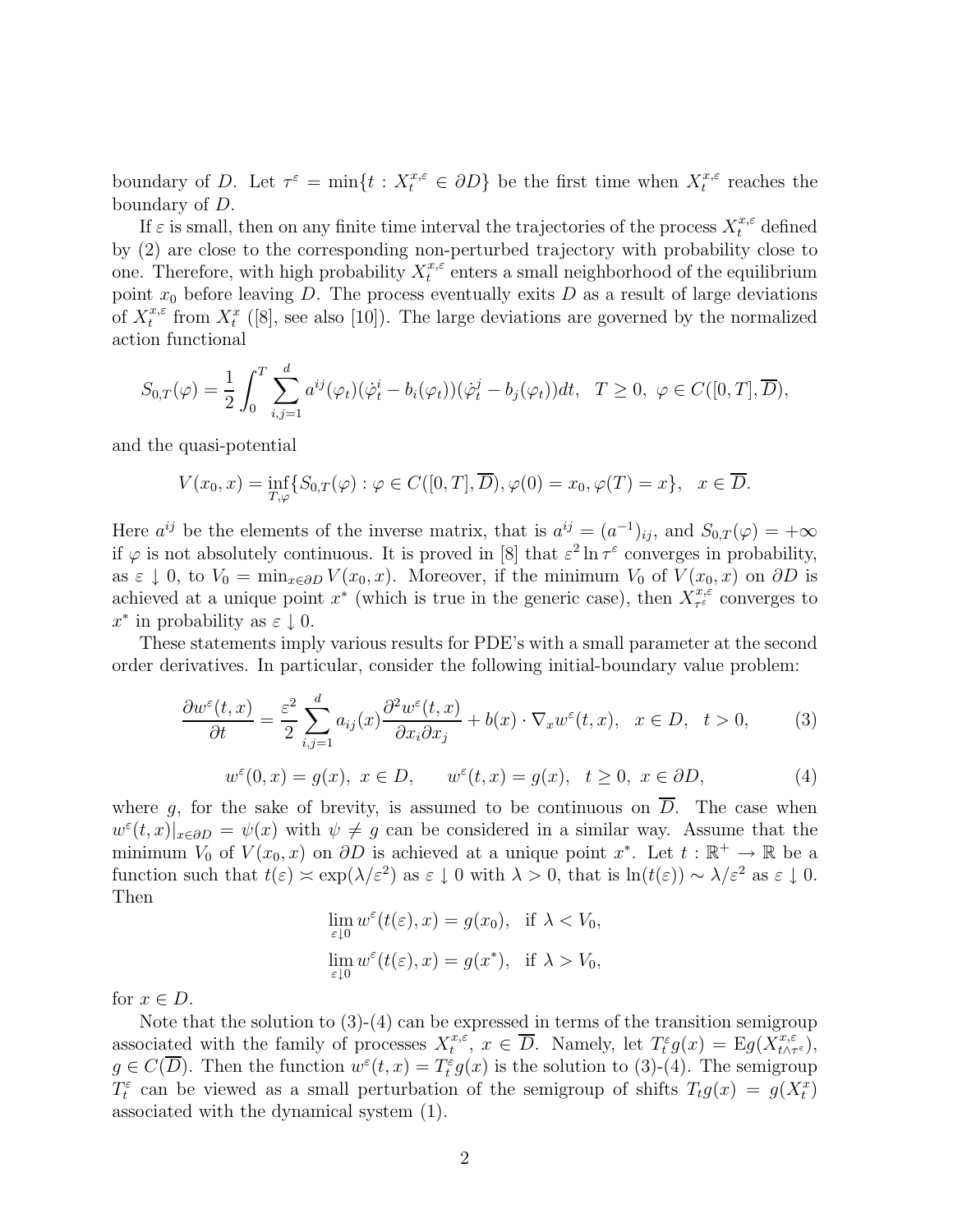More general perturbations of  $T_t$  may lead to nonlinear semigroups. Namely, consider the following problem:

$$
\frac{\partial u^{\varepsilon}(t,x)}{\partial t} = L^{\varepsilon} u^{\varepsilon} := \frac{\varepsilon^2}{2} \sum_{i,j=1}^{d} a_{ij}(x, u^{\varepsilon}) \frac{\partial^2 u^{\varepsilon}(t,x)}{\partial x_i \partial x_j} + b(x) \cdot \nabla_x u^{\varepsilon}(t,x), \quad x \in D, \quad t > 0, \quad (5)
$$

$$
u^{\varepsilon}(0,x) = g(x), \ x \in D; \qquad u^{\varepsilon}(t,x) = g(x), \quad t \ge 0, \ x \in \partial D.
$$
 (6)

When the coefficients are sufficiently smooth and the matrix  $a$  is positive-definite, the solution  $u^{\varepsilon}$  exists and is unique in the appropriate function space (see Section 2.1 below). We can now define the semigroup  $T_t^{\varepsilon}$  on  $C(\overline{D})$  via  $T_t^{\varepsilon} g(x) = u^{\varepsilon}(t,x)$ , where  $u^{\varepsilon}$  is the solution of  $(5)-(6)$  with initial-boundary data g.

For  $t > 0$  and  $x \in \overline{D}$ , we can define  $X_s^{t,x,\varepsilon}$ ,  $s \in [0,t]$ , as the process which starts at x and solves

$$
dX_s^{t,x,\varepsilon} = b(X_s^{t,x,\varepsilon})ds + \varepsilon \sigma(X_s^{t,x,\varepsilon}, u^{\varepsilon}(t-s, X_s^{t,x,\varepsilon}))dW_s, \quad s \le \tau^{\varepsilon} \wedge t,
$$
  

$$
\tau^{\varepsilon} = \min\{s : X_s^{t,x,\varepsilon} \in \partial D\}, \qquad X_s^{t,x,\varepsilon} = X_{\tau^{\varepsilon}}^{t,x,\varepsilon}, \quad \tau^{\varepsilon} \le s \le t,
$$
 (7)

where  $\sigma_{ij}$ ,  $1 \leq i, j \leq d$ , are Lipschitz continuous and such that  $\sigma \sigma^* = a$ . The process  $X_s^{t,x,\varepsilon}$  will be called the nonlinear stochastic perturbation of (1). More precisely,  $X_s^{t,x,\varepsilon}$ corresponds to the nonlinear semigroup defined by (5). As in the linear case, we have the following relation between  $u^{\varepsilon}$  and the process  $X_s^{t,x,\varepsilon}$ .

$$
u^{\varepsilon}(t,x) = \mathcal{E}g(X^{t,x,\varepsilon}_{t \wedge \tau^{\varepsilon}}).
$$

One of the important questions in the study of parabolic linear and nonlinear equations is the one concerning the behavior of solutions (or, in probabilistic terms, behavior of the corresponding diffusion process) as  $t \to \infty$ . In our case, when the small parameter  $\varepsilon^2$  is present in front of the second order term, the limit of  $u^{\varepsilon}(t,x)$  as  $\varepsilon \to 0$ ,  $t \to \infty$ , depends on the manner in which  $(\varepsilon, t)$  approaches  $(0, \infty)$ . In the linear case this problem has been studied in  $[5]$  (see also  $[8]$ ,  $[10]$ ).

In Section 3 we study the asymptotic behavior of solutions to  $(5)-(6)$  when  $\varepsilon \downarrow 0$  and  $t = t(\varepsilon) \approx \exp(\lambda/\varepsilon^2)$ . As a first step, we shall introduce a family of linear problems which can be obtained from  $(5)-(6)$  by replacing the second variable in the coefficients  $a_{ij}$  in the right hand side of (5) by a constant c. The asymptotics of  $u^{\varepsilon}$  can be then expressed in terms of the functions  $V_0(c)$  and  $g(x^*(c))$ , where  $V_0(c)$  is the minimum of the quasi-potential of the linear problem and  $x<sup>*</sup>(c)$  is the point where this minimum is achieved.

In Section 4 we study the exit problem for the process  $X_s^{t,x,\varepsilon}$ . We shall see that new effects appear when nonlinear stochastic perturbations are considered. In particular, even in the generic case, the distribution of the exit location  $X_{t \wedge \tau^{\varepsilon}}^{t,x,\varepsilon}$  need not be concentrated in one point.

Some related problems concern the notion of metastability for nonlinear perturbations of dynamical systems with several equilibrium points. Let us consider the dynamical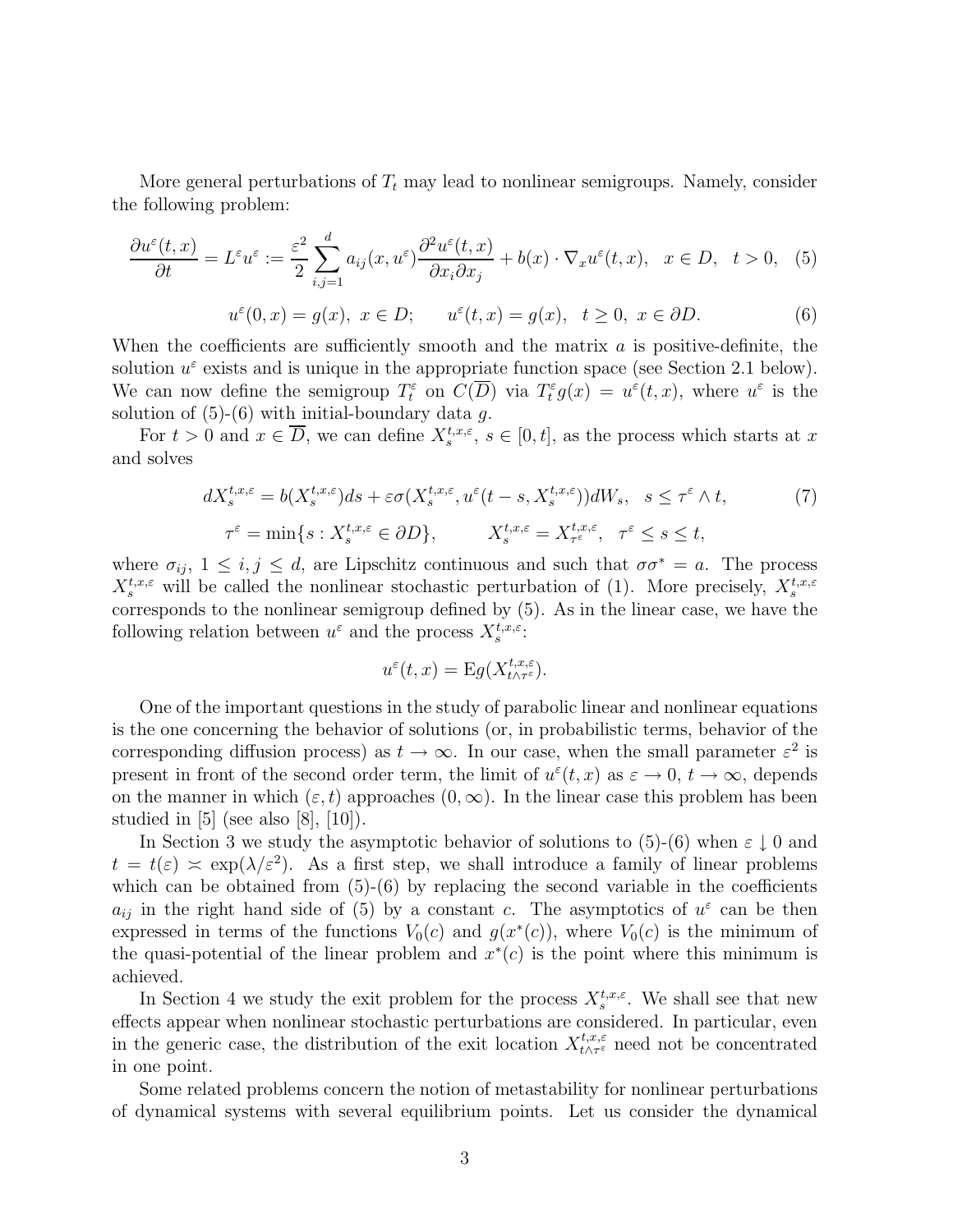system (1) in  $\mathbb{R}^d$  and its perturbations (2). As before,  $\sigma$  and b are assumed to be Lipschitz continuous. Now we shall assume that the system has a finite number of asymptotically stable equilibrium points  $x_1, ..., x_k$  such that for almost every  $x \in \mathbb{R}^d$ , with respect to the Lebesgue measure, the trajectory of  $(1)$  starting at x is attracted to one of the points  $x_1, \ldots, x_k$ . We shall also assume that the vector field b satisfies  $(b(x), x) \leq A - B|x|^2$ for some positive constants  $A$  and  $B$ . The case of more general asymptotically stable attractors (for instance, limit cycles) can be considered similarly, however for the sake of brevity we restrict ourselves to the case of equilibriums.

The general theory of metastability was developed in [5] in the framework of large deviations (see also [8], [6], [10]). It was shown, in particular, that for a generic vector field b satisfying the assumptions above, for almost every  $x \in \mathbb{R}^d$  and  $\lambda > 0$ , with probability which tends to one when  $\varepsilon \downarrow 0$ , the trajectory  $X_t^{x,\varepsilon}$  of (2) spends most of the time in the time interval  $[0, \exp(\lambda/\varepsilon^2)]$  near a point  $x^{\lambda} \in \{x_1, ... x_k\}$ . This point is called the metastable state for the trajectory starting at x in the time scale  $\exp(\lambda/\varepsilon^2)$ . The metastable state can be determined by examining the values of the quasi-potential. Namely, let

$$
V_{ij} = V(x_i, x_j) = \inf_{T, \varphi} \{ S_{0,T}(\varphi) : \varphi \in C([0, T], \mathbb{R}^d), \varphi(0) = x_i, \varphi(T) = x_j \}, \quad 1 \le i, j \le m.
$$

These numbers determine a hierarchy of cycles along which the system switches from one metastable state to another with the growth of  $\lambda$  ([5]).

We can also study metastability for nonlinear perturbations of dynamical systems. It turns out that now the transition between the equilibrium points does not occur "immediately in the exponential time scale". This implies that now metastable states should be replaced by metastable distributions between the equilibriums. The description of metastable distributions is based on the study of the asymptotic behavior of solutions to (5)-(6) when  $\varepsilon \downarrow 0$  and  $t = t(\varepsilon) \approx \exp(\lambda/\varepsilon^2)$ . Note that metastable distributions also arise in [2], [4], but for reasons which are different from what is discussed in this paper. Such a modification to the notion of metastability leads to a modified notion of stochastic resonance.

We briefly address the problems of metastability in Section 5, where we also consider other generalizations and some examples. The issue of metastability in the case of an arbitrary number of equilibrium points and cycles will be addressed in a forthcoming paper.

In this paper we considered nonlinear perturbations of a system with an asymptotically stable equilibrium. In this case, the exit from a domain containing this equilibrium occurs due to large deviations, and the exit time and exit distribution essentially depend on the perturbation. A related singular perturbation problem arises in the case when the equilbrium is stable but not asymptotically stable: for instance when the unperturbed system is Hamiltonian. Nonlinear stochastic perturbations in this case lead to a nonlinear version of the averaging principle. Say, in the case of one degree of freedom, the limiting slow motion is a diffusion process corresponding to a nonlinear operator on the graph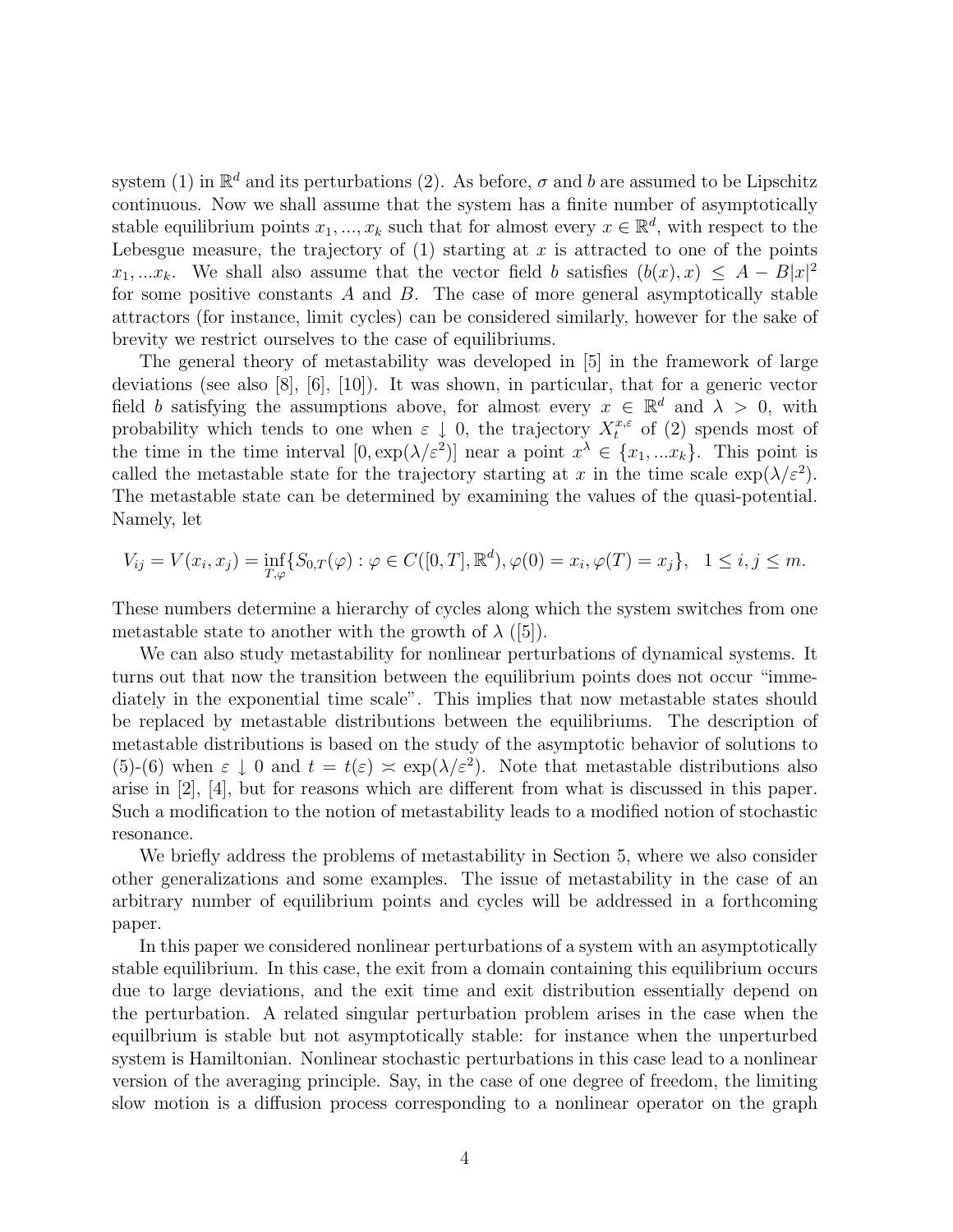(compare with [8], Chapter 8) related to the Hamiltonian. We will consider these problems in one of the forthcoming papers.

# **2 Preliminaries and Notations**

#### **2.1 Quasi-Linear Equation**

Let  $D \subset \mathbb{R}^d$  be a bounded domain with infinitely smooth boundary  $\partial D$ . We shall say that  $f: D \to \mathbb{R}$  belongs to  $C^2(D)$  if f and all of its partial derivatives up to the second order are bounded and continuous in D. We shall say that a function  $f : (0, \infty) \times D \to \mathbb{R}$  belongs to  $C^{1,2}((0,\infty) \times D)$  if f, its partial derivative in t, and all of its partial derivatives up to the second order in x are bounded and continuous in  $(0, \infty) \times D$ . Note that a function  $f \in C^2(D)$  can be extended to a continuous function on  $\overline{D}$  and  $f \in C^{1,2}((0,\infty) \times D)$  can be extended to a continuous function on  $[0, \infty) \times \overline{D}$ .

Let  $a_{ij} = a_{ji} \in C^2(D \times \mathbb{R})$ ,  $1 \le i, j \le d$ , and  $b_i \in C^2(D)$ ,  $1 \le i \le d$ . We also assume that there is a positive constant k such that  $k|\xi|^2 \leq \sum_{i,j=1}^d a_{ij}(x,u)\xi_i\xi_j, x \in D, u \in \mathbb{R}$ ,  $\xi \in \mathbb{R}^d$ . Let g be an infinitely smooth function defined in a neighborhood of  $\overline{D}$ .

If  $\varepsilon > 0$  and the coefficients a and b and the function g satisfy the assumptions listed above, then the equation  $(5)-(6)$  has a unique solution in the class of functions  $C^{1,2}((0,\infty)\times D)\cap C([0,\infty)\times D)$  (see Theorem 5, Chapter 6.2 of [9]). If g were to be only continuous on  $\overline{D}$ , the existence and uniqueness of solutions to (5)-(6) would hold in the class of functions which are locally  $C^{1,2}$ -smooth inside  $(0,\infty) \times D$  and continuous up to the boundary. However, to simplify notations in later sections, we impose the smoothness condition on g.

#### **2.2 Action Functional**

Let  $\alpha$  be a symmetric  $d \times d$  matrix whose elements  $\alpha_{ij}$  are bounded and Lipschitz continuous on  $\mathbb{R}^d$  and satisfy  $k|\xi|^2 \leq \sum_{i,j=1}^d \alpha_{ij}(x)\xi_i\xi_j, x \in \mathbb{R}^d$ ,  $\xi \in \mathbb{R}^d$ . Let  $\alpha^{ij}$  be the elements of the inverse matrix, that is  $\alpha^{ij} = (\alpha^{-1})_{ij}$ , and  $\sigma$  be a square matrix such that  $\alpha = \sigma \sigma^*$ . We choose  $\sigma$  in such a way that  $\sigma_{ij}$  are also bounded and Lipschitz continuous.

Let  $S^{\alpha}_{0,T}$  be the normalized action functional for the family of processes  $X_t^{x,\varepsilon}$  satisfying

$$
dX^{x,\varepsilon}_t=b(X^{x,\varepsilon}_t)dt+\varepsilon\sigma(X^{x,\varepsilon}_t)dW_t,
$$

where b is a bounded Lipschitz continuous vector field on  $\mathbb{R}^d$ . Thus

$$
S_{0,T}^{\alpha}(\varphi) = \frac{1}{2} \int_0^T \sum_{i,j=1}^d \alpha^{ij}(\varphi_t) (\dot{\varphi}_t^i - b_i(\varphi_t)) (\dot{\varphi}_t^j - b_j(\varphi_t)) dt
$$

for absolutely continuous  $\varphi$  defined on  $[0,T]$ ,  $\varphi_0 = x$ , and  $S^{\alpha}_{0,T}(\varphi) = \infty$  if  $\varphi$  is not absolutely continuous or if  $\varphi_0 \neq x$  (see [8]). Let  $V^{\alpha}(x, y)$  be the quasi-potential for the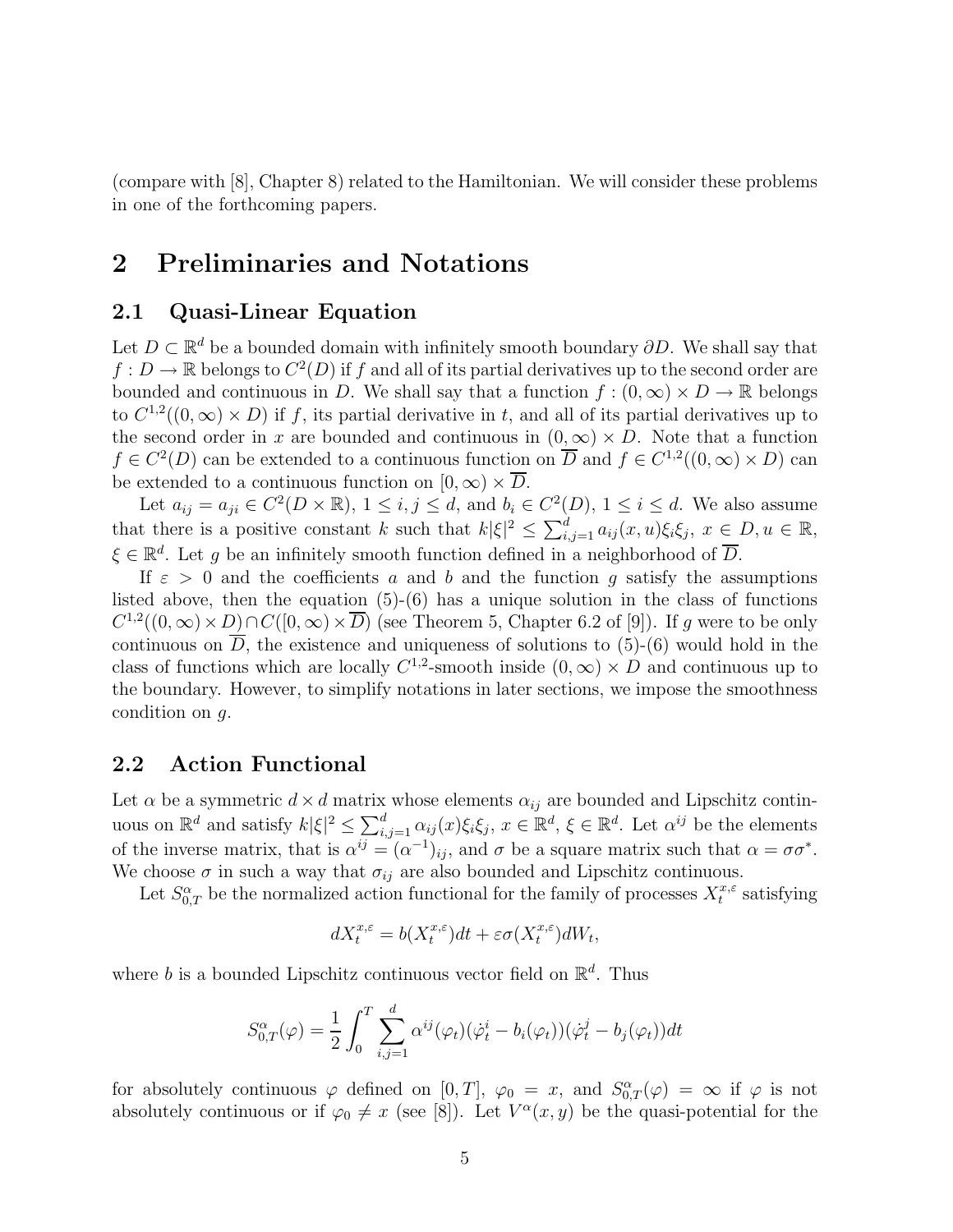family  $X_t^{x,\varepsilon}$  in  $\overline{D}$ , that is

$$
V^{\alpha}(x, y) = \inf_{T, \varphi} \{ S^{\alpha}_{0,T}(\varphi) : \varphi \in C([0, T], \overline{D}), \varphi(0) = x, \varphi(T) = y \}, \quad x, y \in \overline{D}.
$$

# **3 Asymptotics of the Solution**

#### **3.1 Formulation of the Result**

Recall that  $(b(x), n(x)) < 0$  for  $x \in \partial D$ , where  $n(x)$  is the exterior normal to the boundary of D. We shall assume that there is an equilibrium point  $x_0 \in D$  for the vector field b, and that all the trajectories of the dynamical system  $\dot{x}(t) = b(x(t))$  starting in D are attracted to  $x_0$ . We also assume that there is  $r > 0$  such that  $(b(x), x - x_0) \leq -c|x - x_0|^2$ for some positive constant c and all x in the r-neighborhood of  $x_0$ .

Let  $\delta > 0$ ,  $D^{\delta} = \{x : x \in D, \text{ dist}(x, \partial D) > \delta\}$ , and  $u^{\varepsilon}$  be the solution of (5)-(6). We shall be interested in the asymptotic behavior of  $u^{\varepsilon}(\exp(\lambda/\varepsilon^2), x)$ , where  $\lambda$  is fixed,  $x \in D^{\delta}$ , and  $\varepsilon \downarrow 0$ .

Let

$$
g_{\min} = \min_{x \in \overline{D}} g(x), \quad g_{\max} = \max_{x \in \overline{D}} g(x), \quad g_1 = \min_{x \in \partial D} g(x), \quad g_2 = \max_{x \in \partial D} g(x).
$$

Thus  $[g_1, g_2] \subseteq [g_{\min}, g_{\max}]$ . Let  $M : [g_{\min}, g_{\max}] \to \mathbb{R}$  be defined by

$$
M(c) = \min_{x \in \partial D} V^{a(\cdot, c)}(x_0, x), \tag{8}
$$

where  $a(x, c)$  is extended to an arbitrary bounded Lipschitz continuous function satisfying  $|k|\xi|^2 \leq \sum_{i,j=1}^d a_{ij}(x,c)\xi_i\xi_j, \xi \in \mathbb{R}^d, x \in \mathbb{R}^d \setminus D.$ 

We next make some assumptions about the quasi-potential. It is not difficult to see that these assumptions are satisfied by a quasi-potential corresponding to generic  $a$  and  $b$ .

We shall assume that for all but finitely many points  $c \in [g_{min}, g_{max}]$  the minimum in (8) is attained at a single point which will be denoted by  $x^*(c)$ . We assume that in the remaining points  $c^1, ..., c^k$  the minimum is attained at two points of the boundary. In this case the function  $x^* : [g_{\text{min}}, g_{\text{max}}] \to \partial D$  is piece-wise continuous and has left and right limits at the points of discontinuity, as follows from the formula for the quasi-potential. Let  $x_1^*(c^i) = \lim_{c \uparrow c^i} x^*(c)$  if  $c^i \neq g_{\min}$  and  $x_2^*(c^i) = \lim_{c \downarrow c^i} x^*(c)$  if  $c^i \neq g_{\max}$ ,  $1 \leq i \leq k$ . If  $c^i = g_{\min}$ , we define  $x_1^*(c^i)$  as the point distinct from  $x_2^*(c^i)$  where the minimum of the quasi-potential is attained, and similarly we define  $x_2^*(c^i)$  if  $c^i = g_{\text{max}}$  as the point distinct from  $x_1^*(c^i)$  where the minimum of the quasi-potential is attained.

We assume that  $x_1^*(c^i) \neq x_2^*(c^i)$ ,  $1 \leq i \leq k$  (thus  $\lim_{c \uparrow c^i} x^*(c) \neq \lim_{c \downarrow c^i} x^*(c)$  if  $c^i$  is an interior point of  $[g_{\min}, g_{\max}]$ ). Define  $G_1(c^i) = g(x_1^*(c^i))$  and  $G_2(c^i) = g(x_2^*(c^i))$ . We can now define the piece-wise continuous function  $G : [g_{\text{min}}, g_{\text{max}}] \rightarrow [g_1, g_2]$  via

$$
G(c) = g(x^*(c)), \quad c \in [g_{\min}, g_{\max}] \setminus \{c^1, ..., c^k\}, \quad G(c^i) = G_1(c^i), \quad 1 \le i \le k.
$$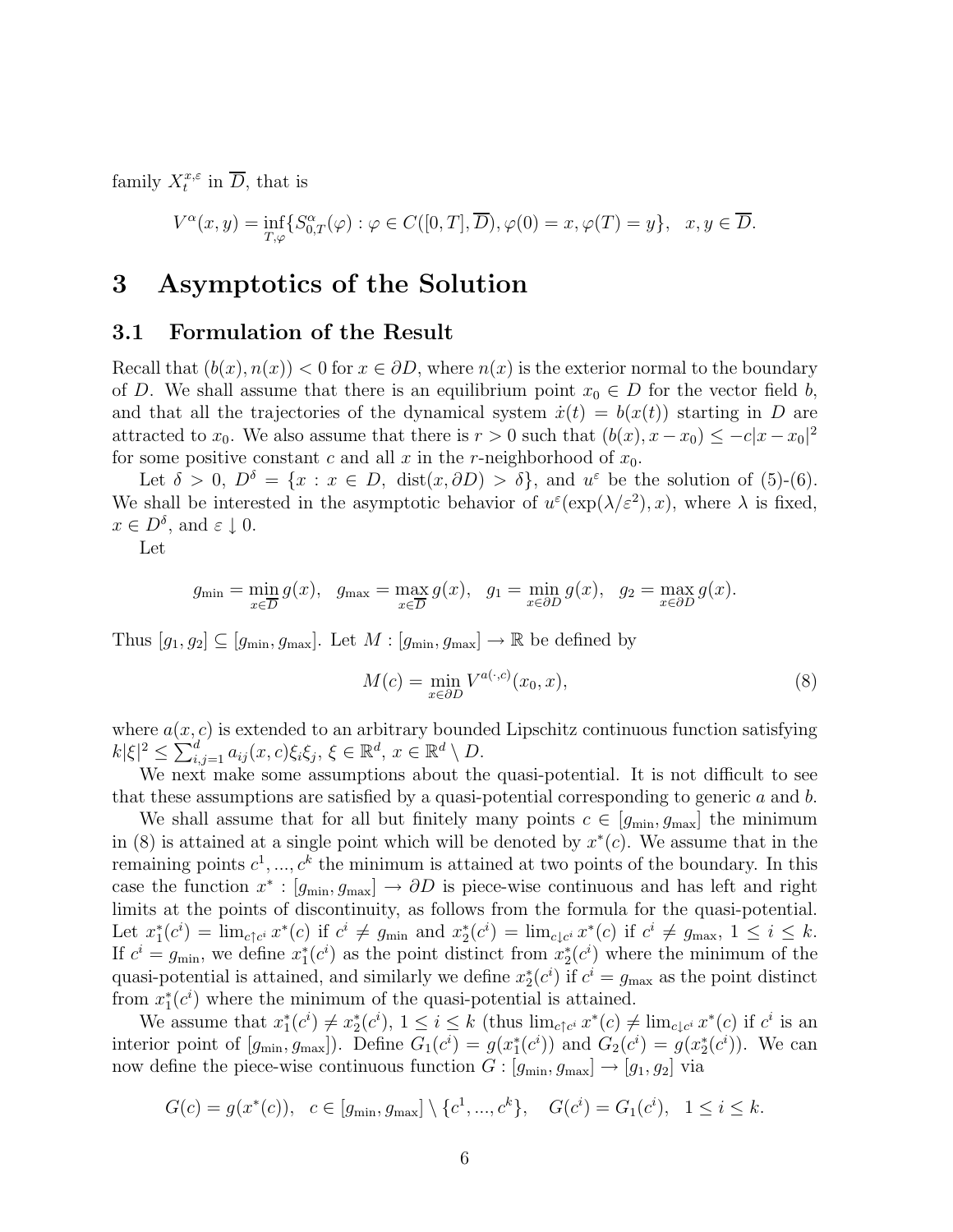Let  $c_0 = g(x_0)$  and define  $c_1$  as follows:

If  $G(c_0) \ge c_0$ , then  $c_1 = \inf\{c : c \ge c_0, G(c) \le c\}.$ 

If  $G(c_0) \le c_0$ , then  $c_1 = \sup\{c : c \le c_0, G(c) \ge c\}.$ 

Note that  $c_1 \in [g_1, g_2]$  since  $G([g_{\min}, g_{\max}]) \subseteq [g_1, g_2]$ . We shall require that the graph of G pass from the left of the diagonal to the right of the diagonal at  $c_1$ . More precisely, we shall assume that if  $c_1 > g_{\text{min}}$ , then for every  $\delta_0 > 0$  there exists  $\delta \in (0, \delta_0]$  such that

$$
G(c_1 - \delta) > c_1 - \delta,
$$

and if  $c_1 < g_{\text{max}}$ , then for every  $\delta_0 > 0$  there exists  $\delta \in (0, \delta_0]$  such that

$$
G(c_1 + \delta) < c_1 + \delta.
$$

We also require that  $c_0$  not coincide with any of the points of discontinuity  $c^i$  for which  $G_1(c^i) \leq c^i \leq G_2(c^i).$ 

Let  $\lambda \in (0,\infty)$  and define function  $c(\lambda)$  as follows:

For  $0 < \lambda < M(c_0)$ , let  $c(\lambda) = c_0$ .

For  $\lambda \geq M(c_0)$  and  $c_1 = c_0$ , let  $c(\lambda) = c_0$ .

For  $\lambda \geq M(c_0)$  and  $c_1 > c_0$ , let  $c(\lambda) = \min\{c_1, \min\{c : c \in [c_0, c_1], M(c) = \lambda\}\}.$ 

For  $\lambda \geq M(c_0)$  and  $c_1 < c_0$ , let  $c(\lambda) = \max\{c_1, \max\{c : c \in [c_1, c_0], M(c) = \lambda\}\}.$ 

Here we use the convention that the minimum of an empty set is  $+\infty$  and the maximum of an empty set is  $-\infty$ . (See Picture 1, where the thick line represents the graph of the function  $c(\lambda)$  and  $\lambda'$  is a point of discontinuity for the function  $c(\lambda)$ .)

We also define  $\lambda_{\max} = \sup_{c \in [c_0, c_1]} M(c)$  if  $c_1 \geq c_0$  and  $\lambda_{\max} = \sup_{c \in [c_1, c_0]} M(c)$  if  $c_1 \leq c_0$ .

**Theorem 3.1.** Let the above assumptions concerning the differential operator  $L^{\varepsilon}$  and the function G be satisfied. Suppose that the function  $c(\lambda)$  is continuous at a point  $\lambda \in (0,\infty)$ . Then for every  $\delta > 0$  the following limit

$$
\lim_{\varepsilon \downarrow 0} u^{\varepsilon}(\exp(\lambda/\varepsilon^2), x) = c(\lambda)
$$

is uniform in  $x \in D^{\delta}$ , where  $u^{\varepsilon}$  is the solution to (5)-(6).

**Remark.** From Theorem 3.1 and the definition of the function  $c(\lambda)$  it follows that

$$
\lim_{\varepsilon \downarrow 0} u^{\varepsilon}(\exp(\lambda/\varepsilon^2), x) = c_1
$$

uniformly in  $x \in D^{\delta}$  if  $\lambda > \lambda_{\text{max}}$ . Moreover, from the proof of Theorem 3.1 provided below it easily follows that the limit is uniform in  $(x, \lambda) \in D^{\delta} \times [\overline{\lambda}, \infty)$  for each  $\overline{\lambda} > \lambda_{\max}$ . Therefore, for each  $\delta > 0$  and  $\overline{\lambda} > \lambda_{\text{max}}$  there is  $\varepsilon_0 > 0$  such that

$$
|u^{\varepsilon}(t,x)-c_1|\leq \delta
$$

whenever  $\varepsilon \in (0, \varepsilon_0), x \in D^{\delta}$  and  $t \geq \exp(\overline{\lambda}/\varepsilon^2)$ .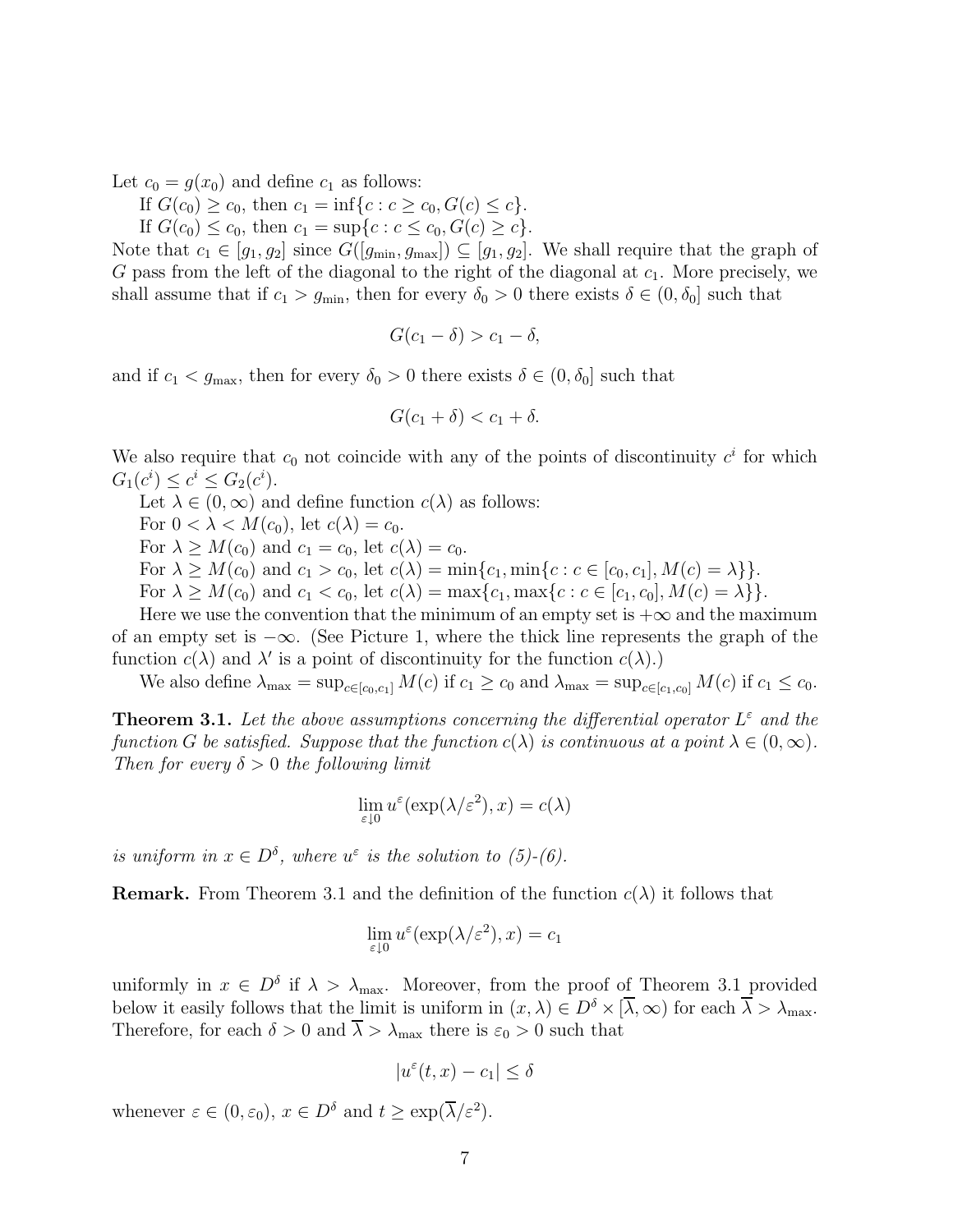

the thick line represents the graph of  $c(\lambda)$ 

It is important to note that with the boundary values of g fixed, the limit  $c_1$  may still depend on the initial function through its value  $c_0$  at the equilibrium point. In the generic case, when the interval  $[g_{\min}, g_{\max}]$  can be represented as a finite union of intervals  $I_1\cup...\cup I_m$ , such that on the interior of each of the intervals the function  $G(c)-c$  is either strictly positive or strictly negative, the values of  $c_0$  belonging to the interior of the same interval will correspond to the same value of  $c_1$ .

The proof of Theorem 3.1 will use some properties of diffusion processes stated in the following section. Theorem 3.1 implies various results concerning the exit problem and metastability for the process  $X_s^{t,x,\varepsilon}$  defined above. These questions will be considered in Sections 4 and 5.

#### **3.2 Properties of the Diffusion Processes**

In this section we shall consider diffusion processes which are somewhat more general than those introduced in Section 2.2. Namely, we will allow the diffusion matrix to be time dependent but close to a matrix-valued function of the space variable (that does not depend on time). The results stated in this section easily follow from the arguments of [8], Chapter 4 (see also the companion paper [7] for more details).

Let  $\alpha^{\varepsilon}$  be a symmetric  $d \times d$  matrix whose elements  $\alpha^{\varepsilon}_{ij}$  are Lipschitz continuous on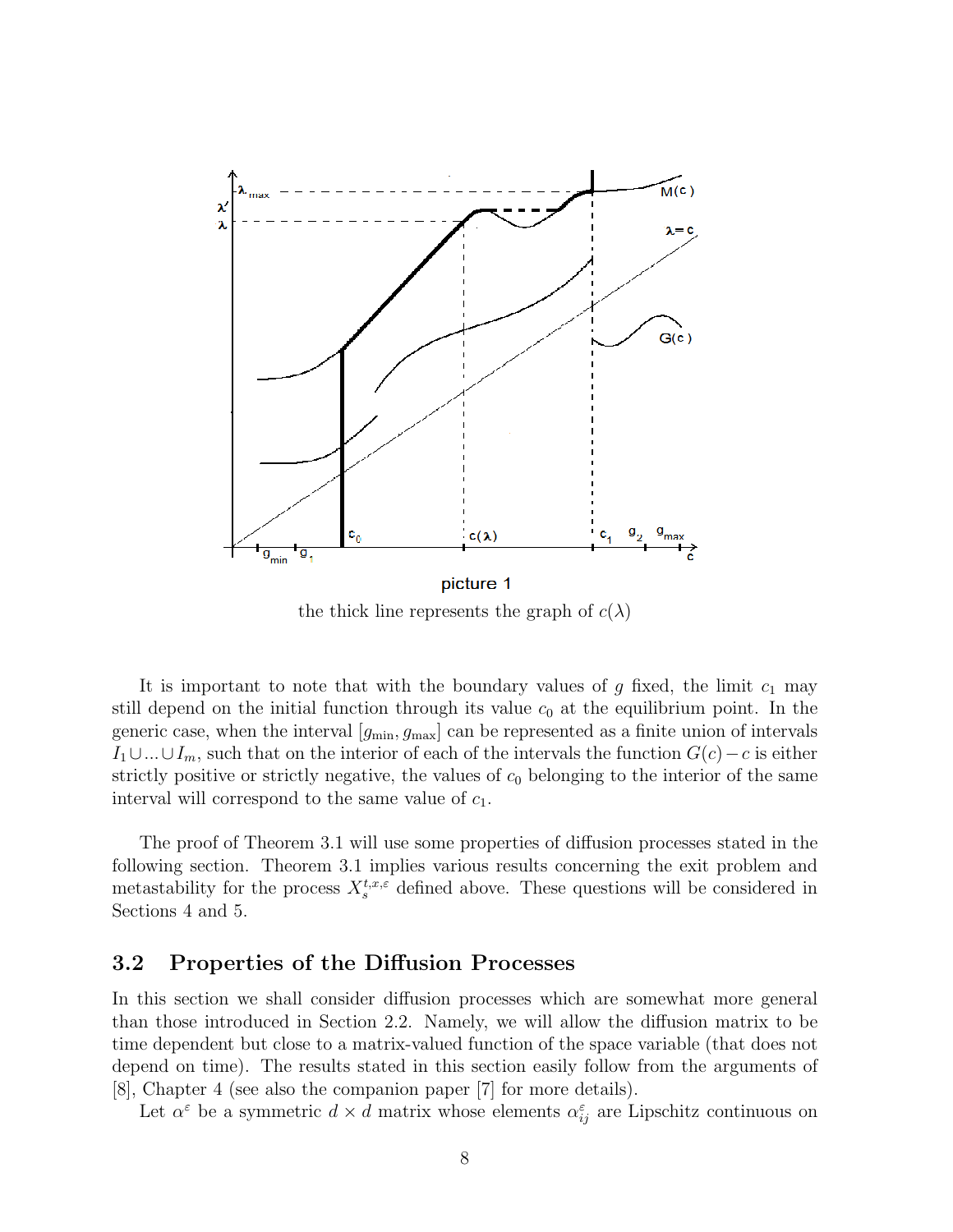$\mathbb{R}^+ \times \mathbb{R}^d$  and satisfy

$$
k|\xi|^2 \le \sum_{i,j=1}^d \alpha_{ij}^{\varepsilon}(t,x)\xi_i\xi_j \le K|\xi|^2, \quad (t,x) \in \mathbb{R}^+ \times \mathbb{R}^d, \quad \xi \in \mathbb{R}^d,
$$
\n
$$
(9)
$$

where k and K are positive constants. Let  $\sigma^{\varepsilon}$  be a square matrix such that  $\alpha^{\varepsilon} = \sigma^{\varepsilon}(\sigma^{\varepsilon})^*$ . We choose  $\sigma^{\varepsilon}$  in such a way that  $\sigma_{ij}^{\varepsilon}$  are also bounded and Lipschitz continuous.

Let  $X_t^{x,\varepsilon}$  satisfy  $X_0^{x,\varepsilon} = x$  and

$$
dX_t^{x,\varepsilon} = b(X_t^{x,\varepsilon})dt + \varepsilon \sigma^{\varepsilon}(t, X_t^{x,\varepsilon})dW_t,
$$
\n(10)

where b is a bounded Lipschitz continuous vector field on  $\mathbb{R}^d$  satisfying the assumptions stated in Section 3.1. Clearly, the law of this process depends on  $\sigma^{\epsilon}$  only through  $\alpha^{\epsilon}$  =  $\sigma^{\varepsilon}(\sigma^{\varepsilon})^*$ .

For  $x \in D$ , let  $\tau^{\varepsilon}$  be the first time when the process reaches the boundary of D. Thus  $X_{\tau^{\varepsilon}}^{x,\varepsilon}$  is the location of the first exit of the process  $X_t^{x,\varepsilon}$  from the domain D. If  $\alpha^{\varepsilon}$  is close to a function which does not depend on time, then the asymptotics, as  $\varepsilon \downarrow 0$ , of  $X_{\tau_{\varepsilon}}^{x,\varepsilon}$  and  $\tau^{\varepsilon}$  can be described in terms of the quasi-potential.

More precisely, let  $\overline{\sigma}$  be a bounded Lipschitz continuous matrix valued function on  $\mathbb{R}^d$ (with a Lipschitz constant  $L$ ) such that

$$
k|\xi|^2 \le \sum_{i,j=1}^d \overline{\alpha}_{ij}(x)\xi_i\xi_j \le K|\xi|^2, \quad x \in \mathbb{R}^d, \quad \xi \in \mathbb{R}^d,
$$
\n(11)

where  $\overline{\alpha} = \overline{\sigma \sigma}^*$ . Let A be the set of points in  $\partial D$  at which  $\min_{x \in \partial D} V^{\overline{\alpha}}(x_0, x)$  is attained. This minimum will be denoted by  $v$ .

**Lemma 3.2.** Suppose  $\overline{\alpha}$  is as above with a fixed Lipschitz constant L, and suppose that the positive constants k and K are fixed. For every  $\delta > 0$  there is positive x and a function  $\rho : \mathbb{R}^+ \to \mathbb{R}^+$  with  $\lim_{\varepsilon \downarrow 0} \rho(\varepsilon) = 0$ , such that for every  $\alpha^{\varepsilon}$  that is Lipschitz continuous, satisfies (9) and

$$
\sup_{(t,x)\in\mathbb{R}^+\times D^{\varkappa}}|\alpha_{ij}^{\varepsilon}(t,x)-\overline{\alpha}_{ij}(x)|\leq\varkappa,
$$
\n(12)

and every  $x \in D^{\delta}$  we have:

$$
(A) \tP(\tau^{\varepsilon} \le \exp((v+\delta)/\varepsilon^2)) \ge 1 - \rho(\varepsilon),
$$

$$
(B) \tP(\tau^{\varepsilon} \ge \exp((v - \delta)/\varepsilon^2)) \ge 1 - \rho(\varepsilon),
$$

(C)  $P(\text{dist}(X^{x,\varepsilon}_{\tau^{\varepsilon}}, \mathcal{A}) \le \delta) \ge 1 - \rho(\varepsilon).$ 

The next lemma only requires the boundedness of the quadratic form  $\alpha^{\varepsilon}$  from above and below.

**Lemma 3.3.** Suppose that positive constants k and K are fixed. There exists  $v_0 > 0$  such that for every  $0 < \delta < v_0$  there is a function  $\rho : \mathbb{R}^+ \to \mathbb{R}^+$  with  $\lim_{\varepsilon \downarrow 0} \rho(\varepsilon) = 0$ , such that for every  $\alpha^{\varepsilon}$  that is Lipschitz continuous and satisfies (9) and every  $x \in D^{\delta}$  we have: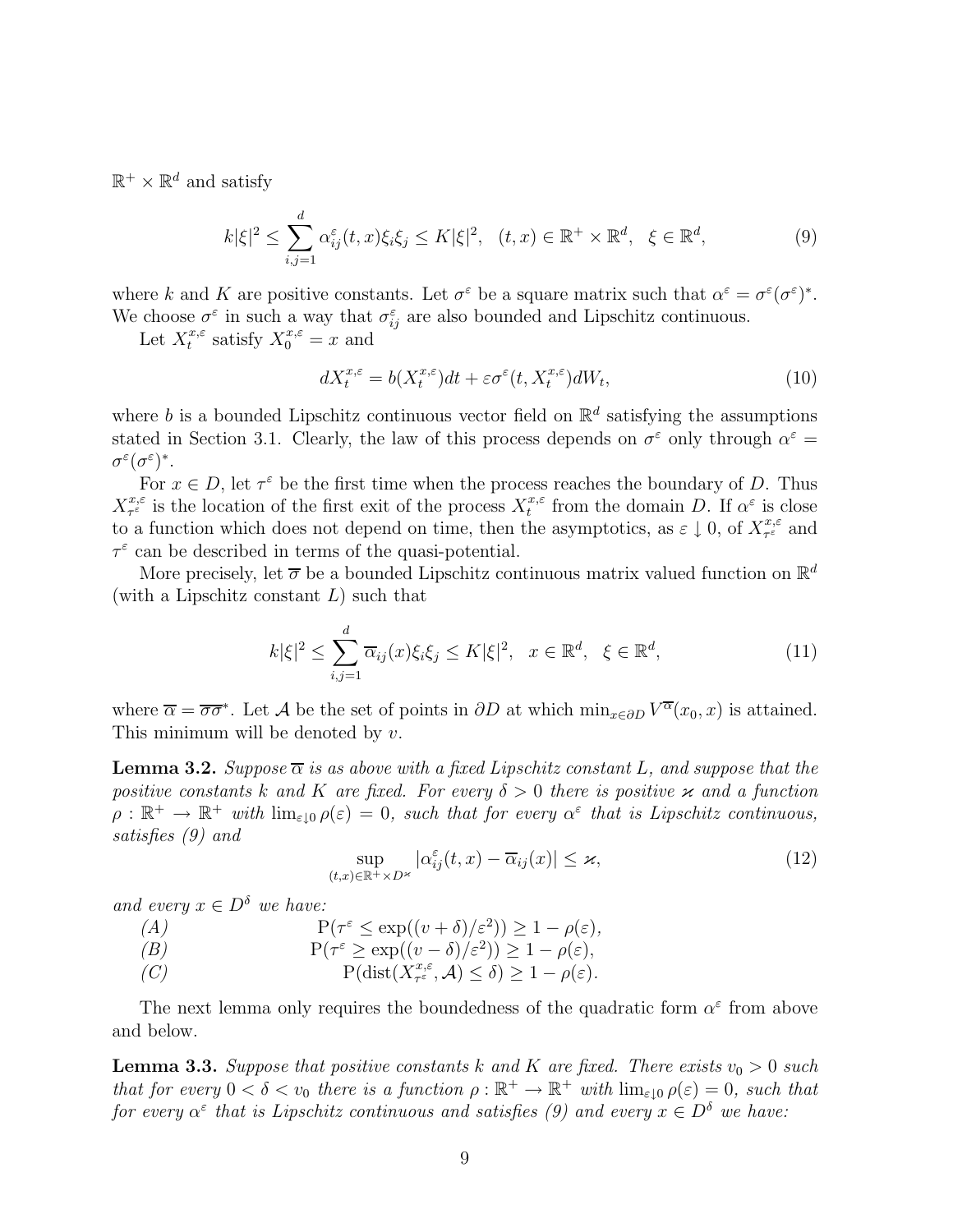$$
(A) \tP(\tau^{\varepsilon} \ge \exp(v_0/\varepsilon^2)) \ge 1 - \rho(\varepsilon),
$$

$$
(B) \qquad \qquad \inf_{t \in [\exp(\delta/\varepsilon^2), \exp(v_0/\varepsilon^2)]} \mathbf{P}(|X_t^{x,\varepsilon} - x_0| \le \delta) \ge 1 - \rho(\varepsilon),
$$

$$
(C) \quad \inf_{t \in [0, \exp(v_0/\varepsilon^2)]} \mathbf{P}(|X_t^{x_0,\varepsilon} - x_0| \le \delta) \ge 1 - \rho(\varepsilon).
$$

An easy corollary of this lemma is that at an exponential time the process either can be found in a small neighborhood of  $x_0$  or has earlier crossed the boundary of the domain.

**Corollary 3.4.** Suppose that positive constants k and K are fixed. For every  $\delta > 0$  there is a function  $\rho : \mathbb{R}^+ \to \mathbb{R}^+$  with  $\lim_{\varepsilon \downarrow 0} \rho(\varepsilon) = 0$ , such that for every  $\alpha^{\varepsilon}$  that is Lipschitz continuous and satisfies (9), every  $x \in D$  and  $t \geq \exp(\delta/\varepsilon^2)$  we have:

$$
\mathbf{P}(|X_t^{x,\varepsilon} - x_0| \le \delta \quad \text{or} \quad \tau^{\varepsilon} \le t) \ge 1 - \rho(\varepsilon).
$$

*Proof.* Let  $\delta_1 > 0$  be sufficiently small so that there is a domain  $\widetilde{D}$  with smooth boundary such that  $\widetilde{D}^{\delta_1} = D$ . If the process does not reach  $\partial D$  by the time  $t - \exp(\delta/\varepsilon^2)$ , then we can apply Part (B) of Lemma 3.3 to the domain  $\widetilde{D}$  and the process starting at  $X_{t-\exp(\delta/\varepsilon^2)}^{x,\varepsilon}$ , and the result follows from the Markov property.  $\Box$ 

#### **3.3 Preliminary Lemmas**

The next step in the proof of Theorem 3.1 is to establish that  $u^{\varepsilon}(\exp(t/\varepsilon^2), x)$  is nearly constant on  $D^{\delta}$  if  $t > 0$  is fixed and  $\varepsilon$  is sufficiently small. This is accomplished in Lemma 3.8 below.

**Lemma 3.5.** For every positive  $t_0$  and  $\delta$  there are positive R and  $\varepsilon_0$  such that

$$
|u^{\varepsilon}(t,x) - u^{\varepsilon}(t,x_0)| \le \delta \tag{13}
$$

whenever  $|x-x_0|\leq R\varepsilon$ ,  $\varepsilon\leq \varepsilon_0$  and  $t\geq t_0$ .

*Proof.* Let  $v^{\varepsilon}(t, y) = u^{\varepsilon}(t, x_0 + \varepsilon y), t \in (0, \infty), |y| \leq 2$ . Let  $Q = (0, \infty) \times B_2(0)$  and  $Q_0 = (t_0, \infty) \times B_1(0)$ , where  $B_r(0)$  is the ball of radius r centered at the origin. Then  $v^{\varepsilon}$ satisfies the following partial differential equation:

$$
\frac{\partial v^{\varepsilon}(t,y)}{\partial t} = \frac{1}{2} \sum_{i,j=1}^{d} \widetilde{a}_{ij}(t,y) \frac{\partial^2 v^{\varepsilon}(t,y)}{\partial y_i \partial y_j} + \frac{b(x_0 + \varepsilon y)}{\varepsilon} \cdot \nabla_y v^{\varepsilon}(t,y), \quad (t,y) \in Q.
$$

Here  $\tilde{a}_{ij}(t, y) = a_{ij}(x_0 + \varepsilon y, u^{\varepsilon}(t, x_0 + \varepsilon y))$  are uniformly bounded in  $\varepsilon$  and satisfy  $k|\xi|^2 \leq$  $\sum_{i,j=1}^d \tilde{a}_{ij}(t,y)\xi_i\xi_j, t \in (0,\infty), y \in B_2(0), \xi \in \mathbb{R}^d$ . Moreover,  $\sup_{y \in B_2(0)} |b(x_0 + \varepsilon y)/\varepsilon|$ is bounded uniformly in  $\varepsilon$  and  $|\nabla_u \tilde{a}_{ij}(t, y)|$  can be estimated from above by a constant times  $1+|\nabla_y v^\varepsilon(t,y)|$  for  $(t, y) \in Q$ , uniformly in  $\varepsilon$ . Since the distance between  $Q_0$  and the boundary of Q is positive and  $|v^{\varepsilon}|$  is uniformly bounded in Q by max $(|g_1|, |g_2|)$ , we can apply the a priori estimate (see Theorem 4, Chapter 5.2 of [9] or Theorem 6, Chapter 6.2 of [9]) to bound  $\sup_{(t,x)\in Q_0} |\nabla_y v^\varepsilon|$  by a constant C independent of  $\varepsilon$ . This implies that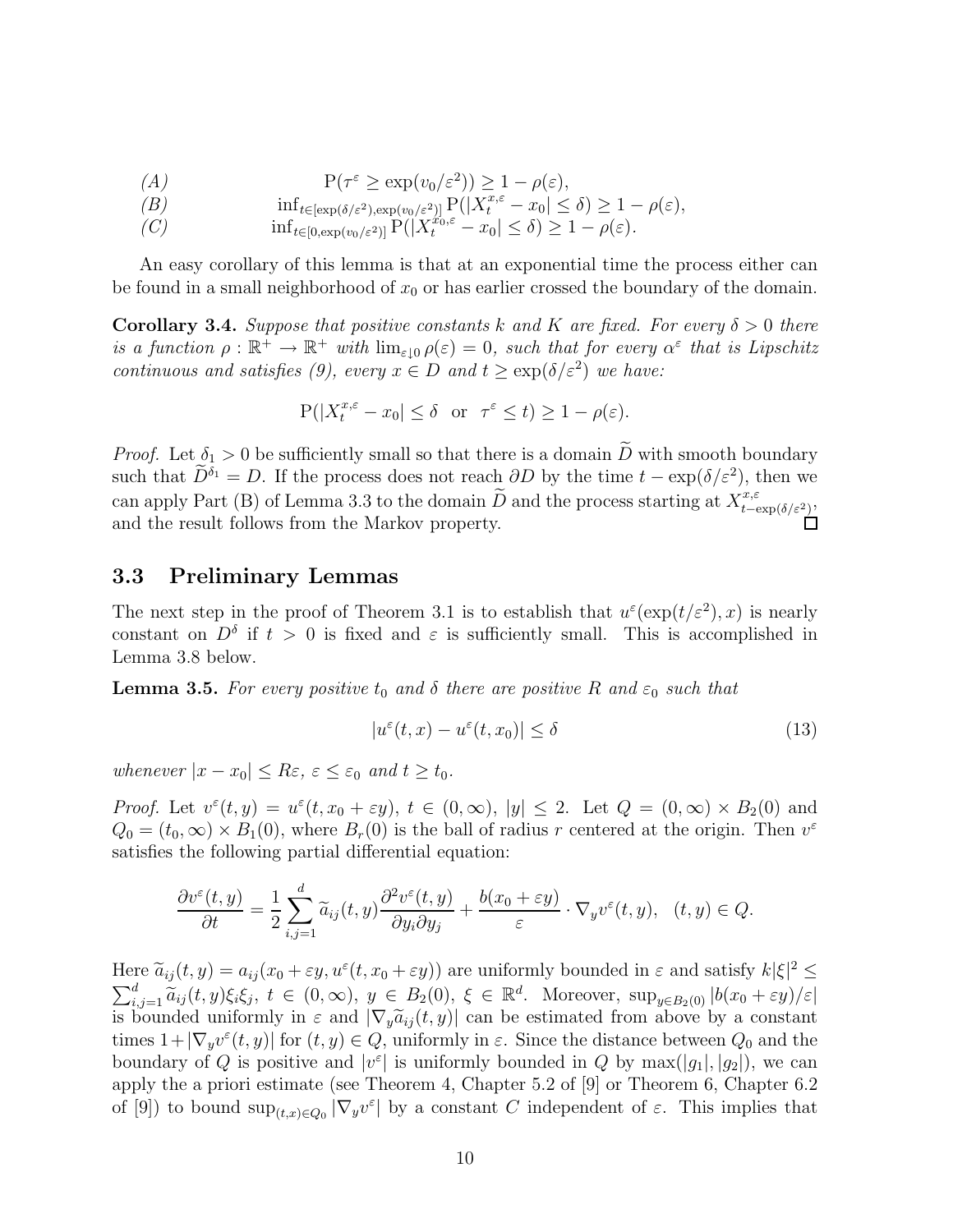$|u^{\varepsilon}(t,x_0+\varepsilon y)|$  is bounded by CR when  $|y| \leq R$  if R is a positive constant. It remains to take R such that  $CR \leq \delta$ .  $\Box$ 

We'll need the following simple lemma about diffusion processes with the drift directed towards the origin.

**Lemma 3.6.** Let  $\widetilde{b}$  be a  $C^2$  smooth vector field on  $\mathbb{R}^d$  such that  $(\widetilde{b}(x), x) \leq -k_1(x, x)$  for some positive  $k_1$  and all  $x \in \mathbb{R}^d$ . Let  $\sigma^{\varepsilon}(t,x)$  be a Lipschitz continuous function such that  $\alpha^{\varepsilon} = \sigma^{\varepsilon}(\sigma^{\varepsilon})^*$  satisfies (9). Let  $Y_t^{x,\varepsilon}$  be the process starting at x that satisfies

$$
dY_t^{x,\varepsilon} = \widetilde{b}(Y_t^{x,\varepsilon})dt + \varepsilon \sigma^{\varepsilon}(t, Y_t^{x,\varepsilon})dW_t.
$$

Then for every  $r, R > 0$  there are positive  $\gamma$ ,  $s_0$ , and  $\varepsilon_0$ , which depend on  $\widetilde{b}$  and  $\sigma^{\varepsilon}$  only through  $k_1$ , k, and K such that

$$
P(Y_{s_0|\ln\varepsilon|}^{x,\varepsilon} \in B_{R\varepsilon}(0)) \ge \gamma \tag{14}
$$

holds for  $x \in B_r(0)$  and  $0 < \varepsilon \leq \varepsilon_0$ .

Proof. First, let us show that the probability that the process enters a larger ball in time  $s_0|\ln \varepsilon| - 1$  is bounded from below. Let  $h : \mathbb{R} \to [0,1]$  be a smooth even function with negative derivative on  $(1/2, 1)$ , such that  $h(x) = 1$  for  $0 \le x \le 1/2$  and  $h(x) = 0$  for  $x \geq 1$ . Let

$$
f(t, x) = h(|x| \exp(-2k_1 t)/R_1 \varepsilon),
$$

where  $R_1 > 0$  will be specified below. If  $R_1$  and  $s_0$  are sufficiently large and  $\varepsilon_0$  is sufficiently small, then  $f(s_0|\ln \varepsilon| - 1, x) = 1$  for  $x \in B_r(0), 0 < \varepsilon \leq \varepsilon_0$ . By the Ito formula,

$$
P(Y_{s_0|\ln \varepsilon|-1}^{x,\varepsilon} \in B_{R_1\varepsilon}(0)) \geq \mathcal{E}f(0, Y_{s_0|\ln \varepsilon|-1}^{x,\varepsilon}) =
$$
  

$$
\mathcal{E}f(s_0|\ln \varepsilon|-1, x) + \mathcal{E} \int_0^{s_0|\ln \varepsilon|-1} (\mathcal{L}^{\varepsilon}f - \frac{\partial f}{\partial t})(s_0|\ln \varepsilon| - 1 - s, Y_s^{x,\varepsilon}) ds,
$$

where  $\mathcal{L}^{\varepsilon}$  is the generator of the process  $Y_t^{x,\varepsilon}$ . In order to estimate the integral in the right hand side, we note that

$$
(\mathcal{L}^{\varepsilon} f - \frac{\partial f}{\partial t})(t, x) \ge -C \max_{x \in [0, 1]} (h''(x)) \exp(-2k_1 t) / R_1^2,
$$

where the constant C depends on  $k_1$  and K. By taking  $R_1$  sufficiently large, we can bound the expectation of the integral from below by  $-1/2$ . We have thus demonstrated that

$$
P(Y_{s_0|\ln\varepsilon|-1}^{x,\varepsilon} \in B_{R_1\varepsilon}(0)) \ge 1/2
$$

holds for  $x \in B_r(0)$  and  $0 < \varepsilon \leq \varepsilon_0$ . This, together with the Markov property, will imply (14) if we show that there is  $\gamma > 0$  such that

$$
\mathbf{P}(Y_1^{x,\varepsilon} \in B_{R\varepsilon}(0)) \ge 2\gamma
$$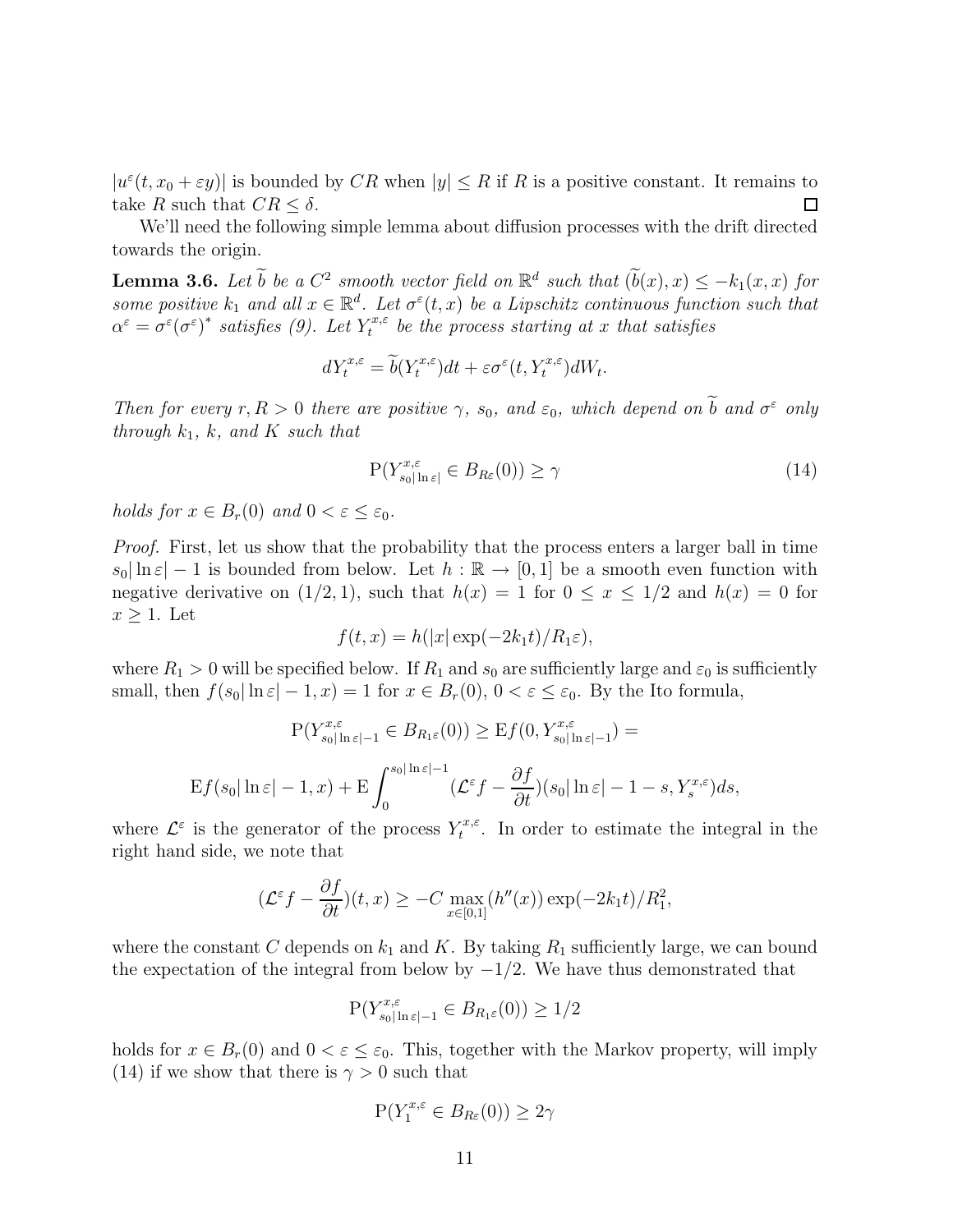holds for  $x \in B_{R_1\varepsilon}(0)$  and  $0 < \varepsilon \leq \varepsilon_0$ . The latter inequality is a consequence of the Aronson estimate ([1]). Indeed, we can make the same change the variables in the generator of the process as in the proof of Lemma 3.5, thus obtaining a uniformly elliptic operator, and therefore the Aronson estimate is applicable.  $\Box$ 

**Lemma 3.7.** Let the process  $X_t^{x,\varepsilon}$  satisfy (10) with the coefficients satisfying the assumptions stated in Section 3.2. Suppose that positive constants k, K, and R are fixed. There exist  $\gamma > 0$  and  $v_0 > 0$  such that for every  $0 < \delta < v_0$  there is  $\varepsilon_0 > 0$ , such that for every  $\alpha^{\varepsilon}$  that is Lipschitz continuous and satisfies (9) and every  $x \in D^{\delta}$  we have:

$$
\inf_{t \in [\exp(\delta/\varepsilon^2), \exp(v_0/\varepsilon^2)]} \mathbf{P}(|X_t^{x,\varepsilon} - x_0| \le R\varepsilon) \ge \gamma \tag{15}
$$

when  $\varepsilon \leq \varepsilon_0$ .

Proof. This lemma easily follows from Lemmas 3.3, 3.6, and the Markov property of the process. □

Finally, we show that the function  $u^{\varepsilon}$  is nearly constant on the domain for each fixed, sufficiently large, value of time.

**Lemma 3.8.** For every positive  $\lambda_0$  and  $\delta$  there is positive  $\varepsilon_0$  such that

$$
|u^{\varepsilon}(\exp(\lambda/\varepsilon^2),x) - u^{\varepsilon}(\exp(\lambda/\varepsilon^2),x_0)| \le \delta
$$
\n(16)

whenever  $x \in D^{\delta}$ ,  $\varepsilon \leq \varepsilon_0$  and  $\lambda \geq \lambda_0$ .

*Proof.* Take  $t_0 = 1$  and find  $\varepsilon_0$  and R such that (13) holds with  $\delta/4$  instead of  $\delta$  in the right hand side, provided that  $|x - x_0| \leq R\varepsilon$ ,  $\varepsilon \leq \varepsilon_0$  and  $t \geq t_0$ . By Lemma 3.7 we can take  $\gamma > 0$  and  $v_0 < \lambda_0$  such that for each  $\delta' > 0$  we have

$$
P(|X_{\exp(v_0/\varepsilon^2)}^{x,\varepsilon} - x_0| \leq R\varepsilon) \geq \gamma
$$

for all  $x \in D^{\delta'}$  and all sufficiently small  $\varepsilon$ . Observe that

$$
\sup_{t\geq 0, x,y\in D} |u^{\varepsilon}(t,x)-u^{\varepsilon}(t,y)| \leq \sup_{x,y\in D} |g(x)-g(y)|.
$$

Choose an integer

$$
N \ge 1 + 6 \sup_{x,y \in D} |g(x) - g(y)| / (\delta \gamma)
$$
\n
$$
(17)
$$

and consider the sequence of domains  $D^{\delta} \subset D^{\delta/2} \subset \dots \subset D^{\delta/N}$ . Let

$$
q_m = \sup_{x,y \in D^{\delta/m}} |u^{\varepsilon}(e^{\frac{\lambda}{\varepsilon^2}} - (m-1)e^{\frac{v_0}{\varepsilon^2}}, x) - u^{\varepsilon}(e^{\frac{\lambda}{\varepsilon^2}} - (m-1)e^{\frac{v_0}{\varepsilon^2}}, y)|.
$$

We claim that

$$
q_m \le (1 - \frac{\gamma}{2})q_{m+1} + \frac{\gamma \delta}{3}, \quad m = 1, ..., N. \tag{18}
$$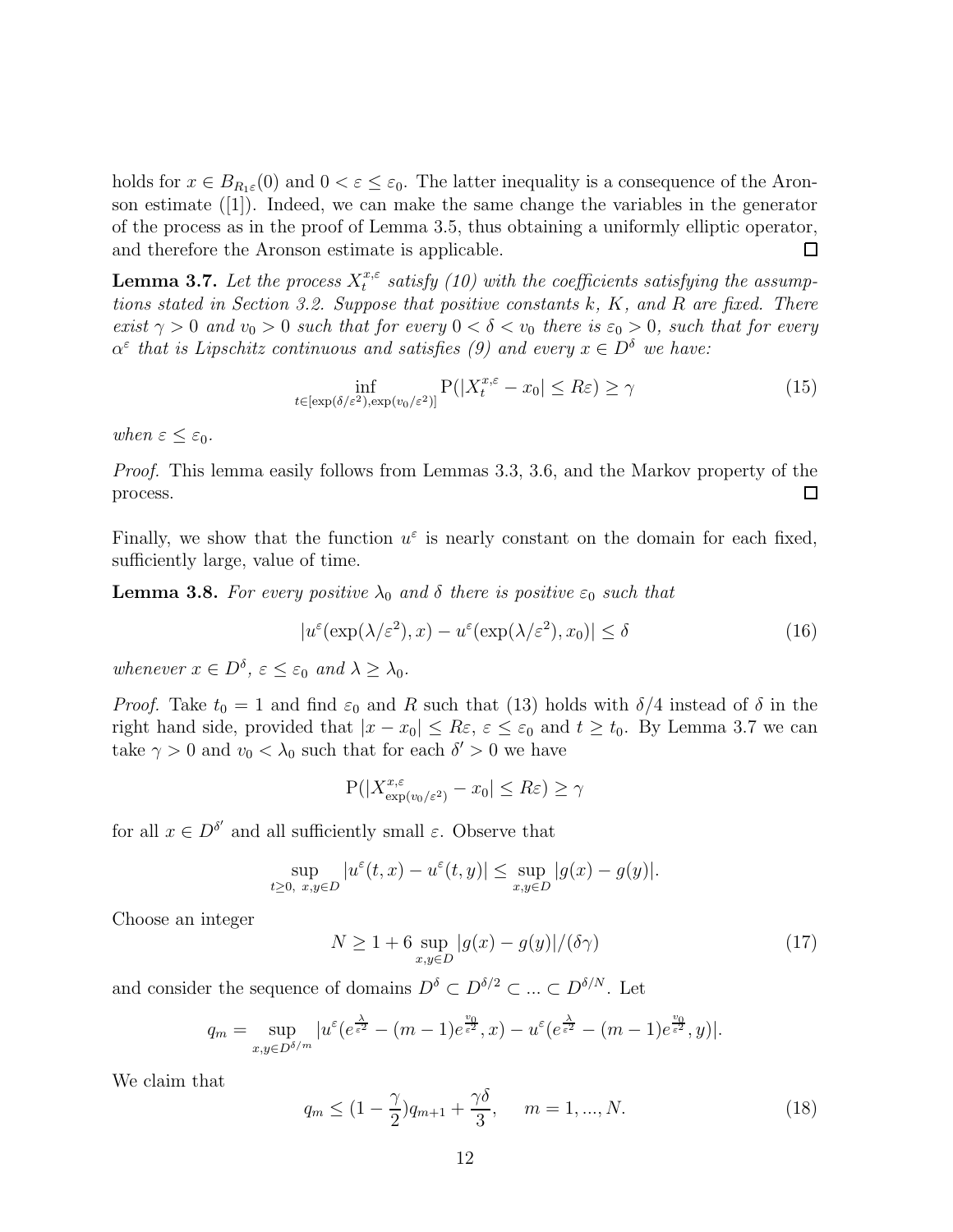for all sufficiently small  $\varepsilon$ . Since  $q_N \leq \sup_{x,y \in D} |g(x) - g(y)|$ , the inequalities (17) and (18) imply that  $q_1 \leq \delta$ , which gives (16). It remains to prove (18).

We suppress the dependence on m and  $\varepsilon$  in the notation for the process  $Y_s^x = Y_s^{m,x,\varepsilon}$ ,  $s \in [0, \exp(v_0/\varepsilon^2)]$ , that starts at  $x \in D^{\delta/m}$  and satisfies

$$
dY_s^x = b(Y_s^x)ds + \varepsilon \sigma(Y_s^x, u^{\varepsilon}(e^{\frac{\lambda}{\varepsilon^2}} - (m-1)e^{\frac{v_0}{\varepsilon^2}} - s, Y_s^x))dW_s, \quad s \le \tau^x \wedge \exp(v_0/\varepsilon^2), \tag{19}
$$

$$
\tau^x = \min\{s : Y_s^x \in \partial D^{\delta/(m+1)}\}, \qquad Y_s^x = Y_{\tau^x}^x, \quad \tau^x \le s \le \exp(v_0/\varepsilon^2),
$$

where  $\sigma_{ij} \in C^2(D \times \mathbb{R})$ ,  $1 \le i, j \le d$ , are Lipschitz continuous and such that  $\sigma \sigma^* = a$ . (If the minimum in the definition of  $\tau^x$  is taken over an empty set, then it is considered to be equal to  $+\infty$ .)

Let  $\Omega$  denote the probability space on which the diffusion process is defined, and consider its partition into the following disjoint events:

$$
G_1^x = \{ |Y_{\exp(v_0/\varepsilon^2)}^x - x_0| \le R\varepsilon, \ \tau^x \ge \exp(v_0/\varepsilon^2) \},
$$
  

$$
G_2^x = \{ |Y_{\exp(v_0/\varepsilon^2)}^x - x_0| > R\varepsilon, \ \tau^x \ge \exp(v_0/\varepsilon^2) \},
$$
  

$$
G_3^x = \{ \tau^x < \exp(v_0/\varepsilon^2) \}.
$$

From our construction and Lemma 3.3 it follows that  $P(G_1^x) \geq \gamma/2$  for all sufficiently small  $\varepsilon$ . Let us take an arbitrary event  $F_1^x \subseteq G_1^x$  such that  $P(F_1^x) = \gamma/2$ . From Lemma 3.3 it follows that  $P(G_3^x) \leq \gamma \delta/(1 + 24 \sup_{x,y \in D} |g(x) - g(y)|)$  for all sufficiently small  $\varepsilon$ . We can assume that  $\gamma$  is sufficiently small so that  $\gamma \delta/(1+24 \sup_{x,y\in D}|g(x)-g(y)|)+\gamma/2 < 1$ . Let us take an arbitrary event  $F_3^x$  such that  $P(F_3^x) = \gamma \delta / (1 + 24 \sup_{x,y \in D} |g(x) - g(y)|)$ and  $G_3^x \subseteq F_3^x \subseteq \Omega \setminus F_1^x$ . Let  $F_2^x = \Omega \setminus (F_1^x \cup F_3^x)$ .

By the Feynman-Kac formula,

$$
u^{\varepsilon}(e^{\frac{\lambda}{\varepsilon^{2}}} - (m-1)e^{\frac{v_{0}}{\varepsilon^{2}}}, x) = \mathbf{E}u^{\varepsilon}(e^{\frac{\lambda}{\varepsilon^{2}}} - (m-1)e^{\frac{v_{0}}{\varepsilon^{2}}} - \tau^{x}, Y_{\tau^{x}}^{x}) =
$$
  

$$
\mathbf{E}[u^{\varepsilon}(e^{\frac{\lambda}{\varepsilon^{2}}} - (m-1)e^{\frac{v_{0}}{\varepsilon^{2}}} - \tau^{x}, Y_{\tau^{x}}^{x})\chi_{F_{1}^{x}}] + \mathbf{E}[u^{\varepsilon}(e^{\frac{\lambda}{\varepsilon^{2}}} - (m-1)e^{\frac{v_{0}}{\varepsilon^{2}}} - \tau^{x}, Y_{\tau^{x}}^{x})\chi_{F_{2}^{x}}] +
$$
  

$$
\mathbf{E}[u^{\varepsilon}(e^{\frac{\lambda}{\varepsilon^{2}}} - (m-1)e^{\frac{v_{0}}{\varepsilon^{2}}} - \tau^{x}, Y_{\tau^{x}}^{x})\chi_{F_{3}^{x}}] = I_{1}^{x} + I_{2}^{x} + I_{3}^{x}.
$$

Therefore,

$$
q_m \le \sup_{x,y \in D_m} (|I_1^x - I_1^y| + |I_2^x - I_2^y| + |I_3^x - I_3^y|).
$$

The term  $|I_1^x - I_1^y|$  is estimated from above by  $\gamma \delta/4$  since the value of the function  $u^{\varepsilon}$ inside the  $R\varepsilon$  neighborhood of  $x_0$  doesn't vary by more than  $\delta/2$ . The term  $|I_2^x - I_2^y|$  can be estimated from above by  $(1 - \gamma/2)q_{m+1}$  since  $P(F_2^x) = P(F_2^y) \le 1 - \gamma/2$ . Similarly, the term  $|I_3^x - I_3^y|$  is estimated from above by  $\gamma \delta/12$ . Combining the terms, yields (18), which completes the proof of the lemma.  $\Box$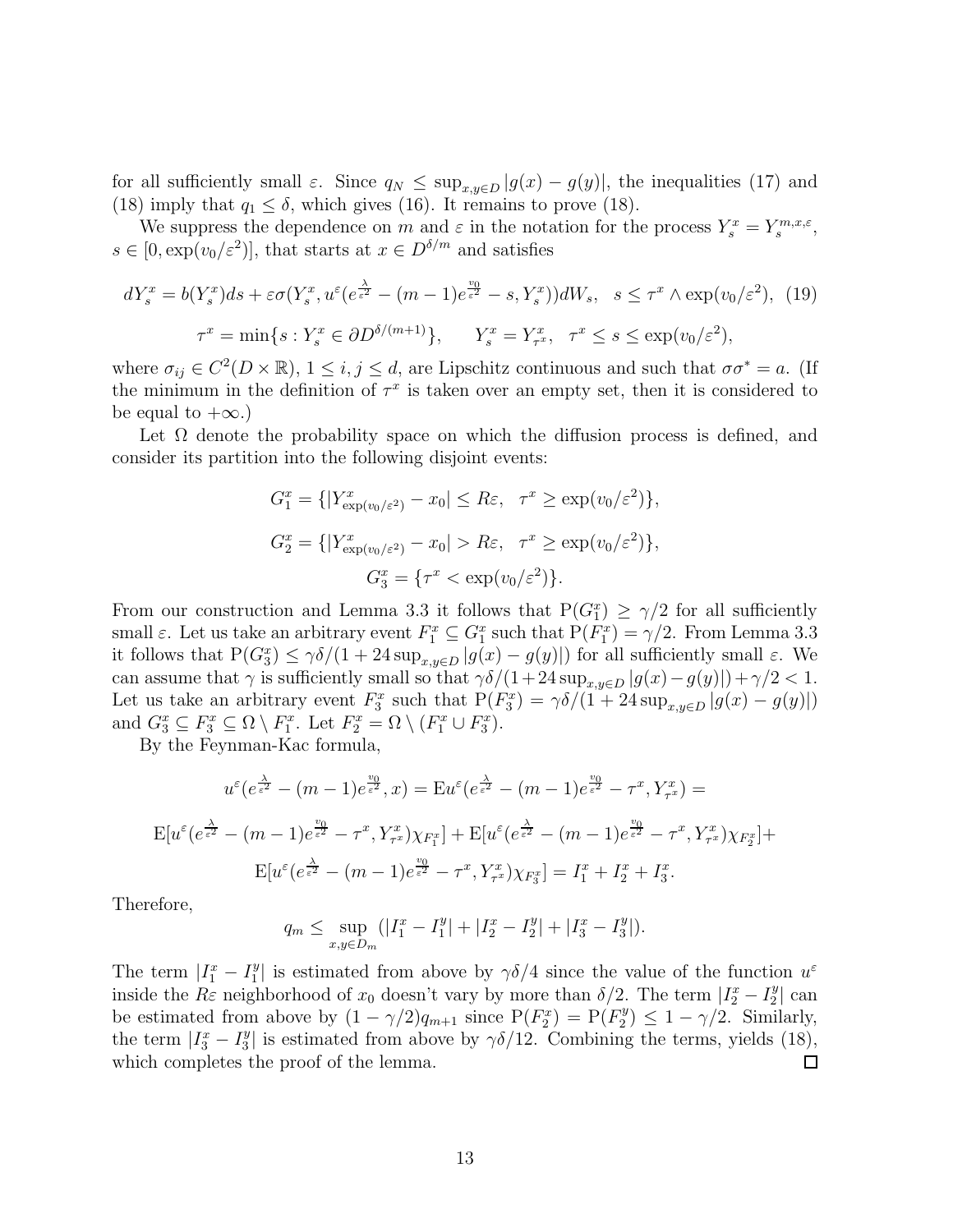#### **3.4 Proof of the Theorem on the Asymptotics of the Solution**

In this section we prove Theorem 3.1. First, we examine the behavior of  $u^{\varepsilon}$  for times which are small in the logarithmic scale.

**Lemma 3.9.** There is a positive  $v_0$  such that for every  $0 < \delta < v_0$  there is  $\varepsilon_0 > 0$  such that

$$
|u^{\varepsilon}(\exp(\lambda/\varepsilon^2),x) - g(x_0)| \le \delta
$$

whenever  $x \in D^{\delta}$ ,  $0 < \varepsilon \leq \varepsilon_0$  and  $\delta \leq \lambda \leq v_0$ .

Proof. This lemma immediately follows from Lemma 3.3.

 $\Box$ 

The next three lemmas, central to the proof of Theorem 3.1, rule out certain types of behavior for the function  $u^{\varepsilon}$ .

**Lemma 3.10.** Suppose that  $a_1 \leq \mu_n < \lambda_n \leq a_2$  for some constants  $a_1, a_2 > 0$ ,  $\varepsilon_n \downarrow 0$  as  $n \rightarrow \infty$ , and

$$
u^{\varepsilon_n}(\exp(\mu_n/\varepsilon_n^2), x_0) = \beta_1, \quad u^{\varepsilon_n}(\exp(\lambda_n/\varepsilon_n^2), x_0) = \beta_2
$$

with  $\beta_1 \neq \beta_2$ . Then there is  $\delta > 0$  such that

$$
\exp(\lambda_n/\varepsilon_n^2) - \exp(\mu_n/\varepsilon_n^2) \ge \exp(\delta/\varepsilon_n^2)
$$
\n(20)

for all large enough n.

*Proof.* Consider the process  $X_s^{\lambda_n,x_0,\varepsilon_n}$  given by (19) with  $\tau^{\varepsilon_n}$  being the first time when this process reaches the boundary of  $D$ . Define

 $\overline{\tau}^{\varepsilon_n} = \min(\tau^{\varepsilon_n}, \exp(\lambda_n/\varepsilon_n^2) - \exp(\mu_n/\varepsilon_n^2)).$ 

Then

$$
u^{\varepsilon_n}(\exp(\lambda_n/\varepsilon_n^2), x_0) = \mathbf{E}u^{\varepsilon_n}(\exp(\lambda_n/\varepsilon_n^2) - \overline{\tau}^{\varepsilon_n}, X_{\overline{\tau}^{\varepsilon_n}}^{\lambda_n, x_0, \varepsilon_n}).
$$

The left hand side in this formula is equal to  $\beta_2$ . If (20) does not hold, then by Part (C) of Lemma 3.3 and Lemma 3.8 the right hand side can be made arbitrarily close to  $\beta_1$  along a subsequence.  $\Box$ 

**Lemma 3.11.** Suppose that  $a_1 \leq \mu_n < \lambda_n \leq a_2$  for some constants  $a_1, a_2 > 0$ ,  $\varepsilon_n \downarrow 0$  as  $n \rightarrow \infty$ , and

$$
u^{\varepsilon_n}(\exp(\mu_n/\varepsilon_n^2), x_0) = \beta_1, \quad u^{\varepsilon_n}(\exp(\lambda_n/\varepsilon_n^2), x_0) = \beta_2,\tag{21}
$$

If  $g_{\min} < \beta_1 < \beta_2 < g_{\max}$ , then neither of the following is possible:

(A) There is  $\delta > 0$  such that  $\lambda_n < M(\beta_2) - \delta$ ,

(B) There is  $\delta > 0$  such that  $G(c) < \beta_2 - \delta$  for  $c \in [\beta_2 - \delta, \beta_2 + \delta]$ .

If  $g_{\min} < \beta_2 < \beta_1 < g_{\max}$ , then neither of the following is possible:

- (A') There is  $\delta > 0$  such that  $\lambda_n < M(\beta_2) \delta$ ,
- (B') There is  $\delta > 0$  such that  $G(c) > \beta_2 + \delta$  for  $c \in [\beta_2 \delta, \beta_2 + \delta]$ .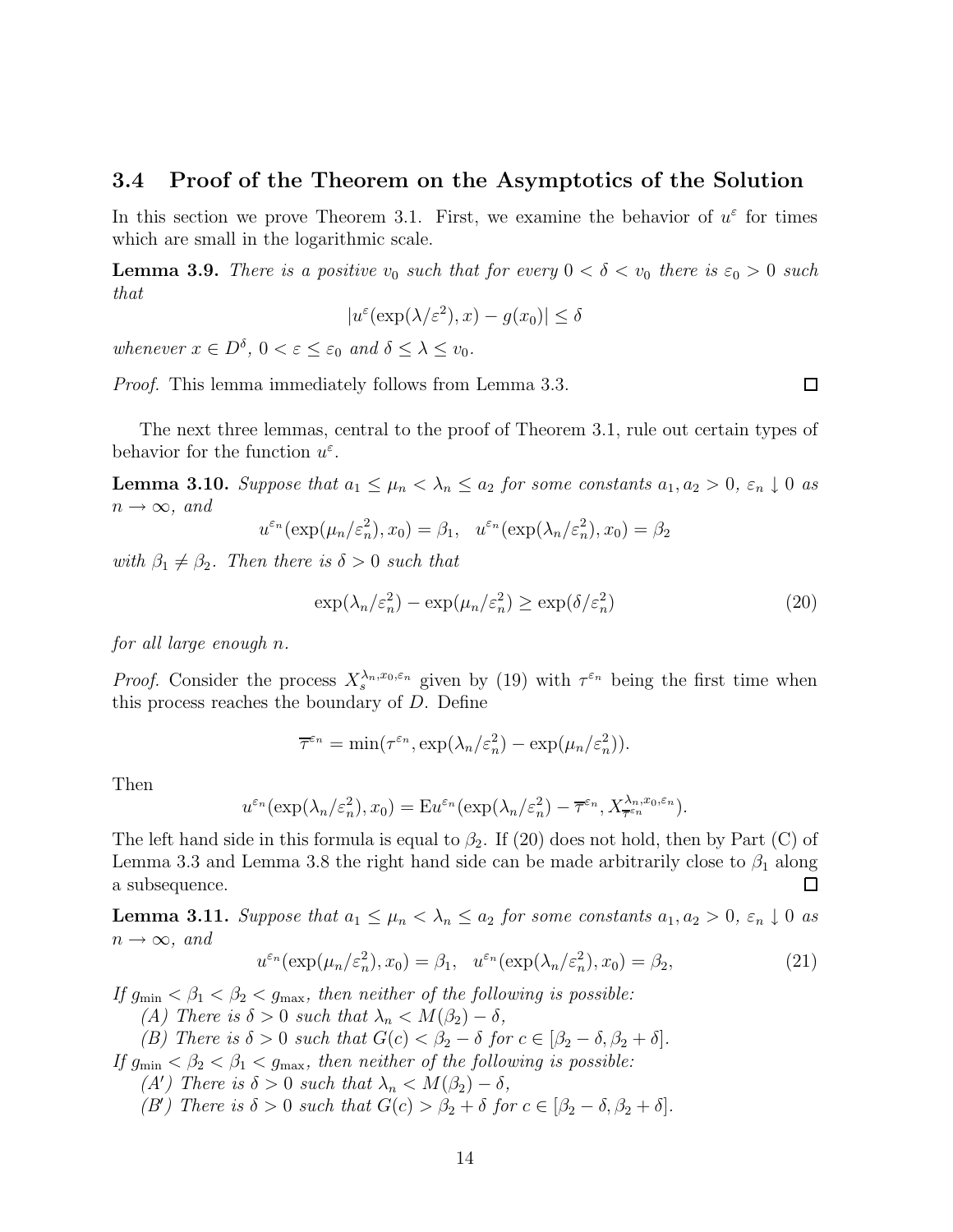*Proof.* (A) Let us assume that  $\lambda_n < M(\beta_2) - \delta$ . We can find  $\lambda'_n \in [\mu_n, \lambda_n]$  such that  $u^{\varepsilon_n}(\exp(\lambda'_n/\varepsilon_n^2), x_0) = \beta_2$  and  $u(t, x_0) \leq \beta_2$  for  $t \in [\exp(\mu_n/\varepsilon_n^2), \exp(\lambda'_n/\varepsilon_n^2)].$ 

Let  $\overline{\alpha}_{ij}(x) = a_{ij}(x,\beta_2)$ . Let  $\tau^{\varepsilon}$  be the first time when the process defined in (10) reaches the boundary of D. By part (B) of Lemma 3.2, we can choose  $\varkappa > 0$  such that whenever  $\alpha$  is Lipschitz continuous and satisfies (9) and (12), we have

$$
P(\tau^{\varepsilon_n} \ge \exp(\lambda_n'/\varepsilon_n^2)) \ge P(\tau^{\varepsilon_n} \ge \exp((M(\beta_2) - \delta)/\varepsilon_n^2)) \ge 1 - \rho(\varepsilon_n),\tag{22}
$$

for  $x \in D^{\delta}$ , where  $\rho$  does not depend on  $\alpha$  and satisfies  $\lim_{\varepsilon \downarrow 0} \rho(\varepsilon) = 0$ . Choose  $\beta' > 0$ such that

$$
|a_{ij}(x,\beta_2)-a_{ij}(x,\beta)|<\varkappa
$$

whenever  $\beta \in [\beta_2 - 2\beta', \beta_2 + 2\beta'], x \in D^{\infty}$ . Choose a sequence  $\mu'_n \in [\mu_n, \lambda'_n]$  such that  $u^{\varepsilon_n}(\mu'_n/\varepsilon_n^2, x_0) = \beta_2 - \beta'$  and  $u^{\varepsilon_n}(t, x_0) \in [\beta_2 - \beta', \beta_2]$  for  $t \in [\exp(\mu'_n/\varepsilon_n^2), \exp(\lambda'_n/\varepsilon_n^2)]$ . By Lemma 3.8, we have

$$
|a_{ij}(x,\beta_2) - a_{ij}(x,u^{\varepsilon_n}(t,x))| < \varkappa \tag{23}
$$

for  $x \in D^{\varkappa}$ ,  $t \in [\exp(\mu_n'/\varepsilon_n^2), \exp(\lambda_n'/\varepsilon_n^2)],$  if  $\varepsilon_n$  is sufficiently small. Consider the process  $X_s^{\lambda'_n,x_0,\varepsilon_n}$  given by (19), with  $\tau^{\varepsilon_n}$  now being the first time when this process reaches the boundary of D, and

$$
\overline{\tau}^{\varepsilon_n} = \min(\tau^{\varepsilon_n}, \exp(\lambda'_n/\varepsilon_n^2) - \exp(\mu'_n/\varepsilon_n^2)).\tag{24}
$$

Then

$$
u^{\varepsilon_n}(\exp(\lambda'_n/\varepsilon_n^2), x_0) = \mathbf{E}u^{\varepsilon_n}(\exp(\lambda'_n/\varepsilon_n^2) - \overline{\tau}^{\varepsilon_n}, X_{\overline{\tau}^{\varepsilon_n}}^{\lambda'_n, x_0, \varepsilon_n}).\tag{25}
$$

The left hand side in this formula is equal to  $\beta_2$ , while the right hand side can be made arbitrarily close to  $\beta_2 - \beta'$  by considering sufficiently small  $\varepsilon_n$  due to (22), Corollary 3.4 (which applies due to Lemma 3.10) and Lemma 3.8. This leads to a contradiction.

(B) Assume that  $G(c) < \beta_2 - \delta$  for  $c \in [\beta_2 - \delta, \beta_2 + \delta]$ . Let A be the set (consisting of either one or two points) where the minimum of  $V^{a(\cdot,\beta_2)}(x_0, x)$  is attained. From the definition of G it follows that  $g(\mathcal{A}) \subset (-\infty, \beta_2 - \delta)$ . By part (C) of Lemma 3.2, we can choose  $x > 0$  such that whenever  $\alpha$  is Lipschitz continuous and satisfies (9) and (12), we have

$$
P(g(X_{\tau^{\varepsilon}}^{\sigma,x,\varepsilon}) \le \beta_2 - \delta/2) \ge 1 - \rho(\varepsilon)
$$
\n(26)

for  $x \in D^{\delta}$  and all sufficiently small  $\varepsilon$ .

As in case (A), we can find  $\beta' > 0$  and  $\mu_n \leq \mu'_n < \lambda'_n \leq \lambda_n$  such that

$$
u^{\varepsilon_n}(\exp(\mu'_n/\varepsilon_n^2), x_0) = \beta_2 - \beta', \quad u^{\varepsilon_n}(\exp(\lambda'_n/\varepsilon_n^2), x_0) = \beta_2,
$$

and (23) holds for  $x \in D^{\infty}$ ,  $t \in [\exp(\mu'_n/\varepsilon_n^2), \exp(\lambda'_n/\varepsilon_n^2)]$ , if  $\varepsilon_n$  is sufficiently small. We can again employ formula (25) in which the left hand side is equal to  $\beta_2$ . The right hand side can be written as

$$
\mathrm{E}u^{\varepsilon_n}(\exp(\lambda'_n/\varepsilon_n^2)-\overline{\tau}^{\varepsilon_n},X_{\overline{\tau}^{\varepsilon_n}}^{\lambda'_n,x_0,\varepsilon_n})=
$$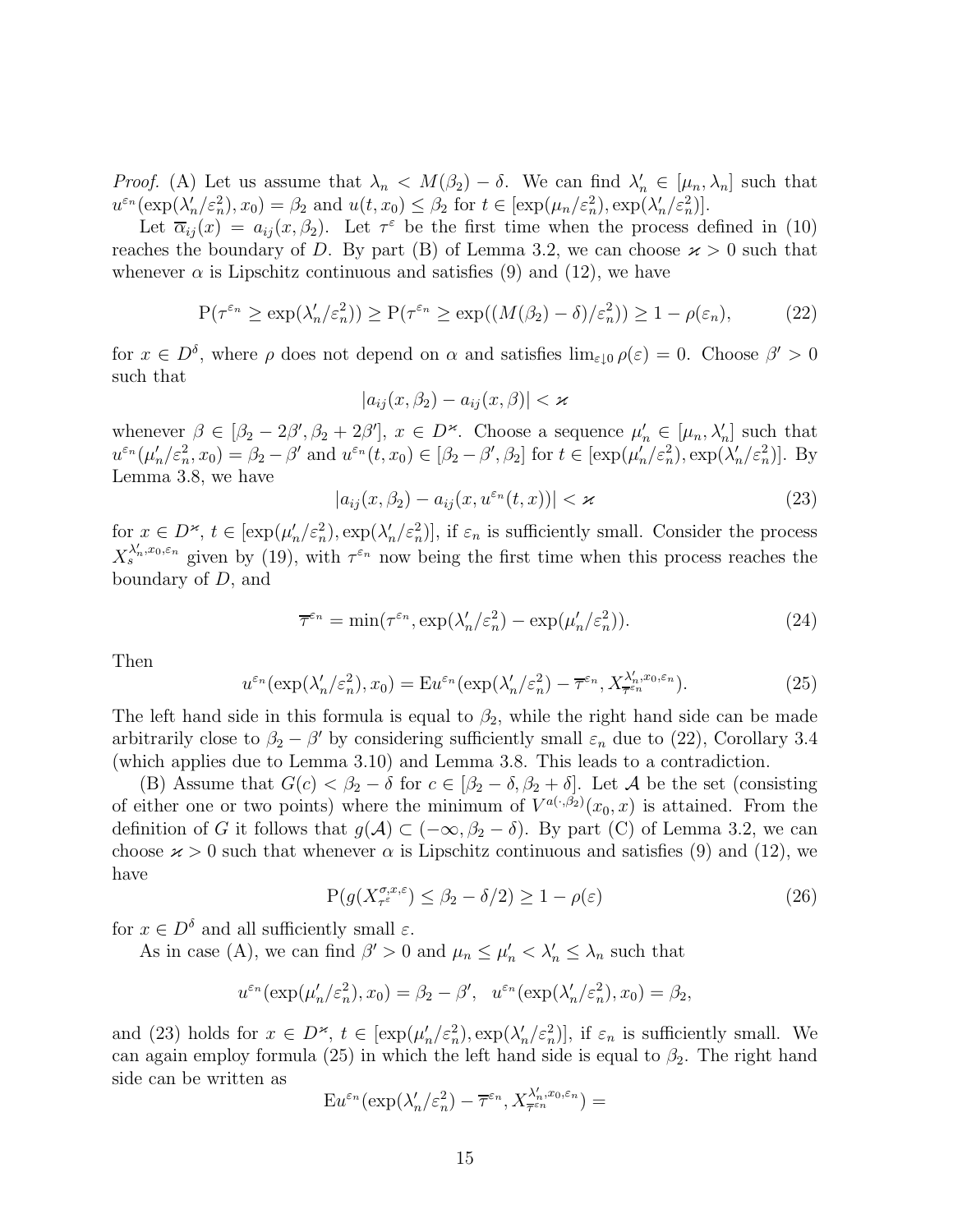$$
\mathbf{E}(\chi_{\{\overline{\tau}^{\varepsilon_n} < \tau^{\varepsilon_n}\}} u^{\varepsilon_n}(\exp(\mu_n'/\varepsilon_n^2), X_{\overline{\tau}^{\varepsilon_n}}^{\lambda_n', x_0, \varepsilon_n})) + \mathbf{E}(\chi_{\{\overline{\tau}^{\varepsilon_n} = \tau^{\varepsilon_n}\}} g(X_{\tau^{\varepsilon_n}}^{\lambda_n', x_0, \varepsilon_n})).
$$

The first term in the right hand side here can be made arbitrarily close to  $P(\overline{\tau}^{\varepsilon_n}$  <  $\tau^{\varepsilon_n}$ )( $\beta_2 - \beta'$ ) by Corollary 3.4 and Lemma 3.8. The second term on the right hand side can be estimated from above for large n by  $P(\overline{\tau}^{\varepsilon_n} = \tau^{\varepsilon_n})(\beta_2 - \delta/4)$  due to (26). This leads to a contradiction.

The proof of  $(A')$  and  $(B')$  is completely similar to the proof of  $(A)$  and  $(B)$ .  $\Box$ 

**Lemma 3.12.** Suppose that  $\lambda > 0$ . If  $c_1 > c_0$ , then

$$
\liminf_{\varepsilon \downarrow 0} (u^{\varepsilon}(\exp(\lambda/\varepsilon^2), x_0) - c(\lambda)) \ge 0. \tag{27}
$$

If  $c_1 < c_0$ , then

$$
\limsup_{\varepsilon \downarrow 0} (u^{\varepsilon}(\exp(\lambda/\varepsilon^2), x_0) - c(\lambda)) \le 0.
$$

Proof. We shall only consider the first statement since the second one is completely similar. Note that

$$
\liminf_{\varepsilon \downarrow 0} u^{\varepsilon}(\exp(\lambda/\varepsilon^2), x_0) \ge c_0. \tag{28}
$$

Indeed, otherwise by Lemma 3.9 there are  $\beta_2 < \beta_1 < c_0$  and sequences  $v_0 \leq \mu_n < \lambda_n \leq \lambda$ and  $\varepsilon_n \downarrow 0$  such that (21) holds. Note that the graph of G goes above the diagonal in a neighborhood of  $c_0$ , while  $\beta_1$  and  $\beta_2$  can be taken arbitrarily close to  $c_0$ . Therefore, Part (B') of Lemma 3.11 leads to a contradiction.

Thus, if (27) does not hold, then is there are  $\delta > 0$  and a sequence  $\varepsilon_n \downarrow 0$  such that

$$
c_0 - \delta < u^{\varepsilon_n}(\exp(\lambda/\varepsilon_n^2), x_0) < c(\lambda) - \delta.
$$

We choose  $\delta$  sufficiently small so that the graph of G goes above the diagonal on the interval  $[c_0 - 2\delta, c(\lambda) - \delta/2]$ . Take  $\delta' > 0$  which will be specified later.

For each  $c \in [c_0 - \delta, c(\lambda) - \delta]$ , by part (A) of Lemma 3.2, we can choose  $\varkappa(c) > 0$  such that whenever  $\alpha$  is Lipschitz continuous and satisfies (9) and (12) with  $\overline{\alpha}_{ij}(x) = a_{ij}(x, c)$ we have

$$
P(\tau^{\varepsilon} \le \exp((M(c) + \delta')/\varepsilon^2)) \ge 1 - \rho(\varepsilon). \tag{29}
$$

$$
P(g(X_{\tau^{\varepsilon}}^{x_0,\varepsilon}) \ge \inf_{\overline{c} \in [c-\delta', c+\delta']} G(\overline{c}) - \delta') \ge 1 - \rho(\varepsilon)
$$
\n(30)

For each  $c \in [c_0-\delta, c(\lambda)-\delta]$ , find  $l(c) < \delta'$  such that  $|a_{ij}(x, c) - a_{ij}(x, \overline{c})| < \varkappa(c)$  whenever  $\overline{c} \in [c-l(c), c+l(c)], x \in D^{\varkappa(c)}.$ 

Choose a finite subcovering of the interval  $[c_0 - \delta, c(\lambda) - \delta]$  by the intervals  $(c_m$  $l(c_m)/2$ ,  $c_m+l(c_m)/2$  and take  $l = \min_m(l(c_m))$ . Let  $c_0-\delta = \beta_0 < \beta_1 < ... < \beta_k = c(\lambda)-\delta$ be such that  $\beta_i - \beta_{i-1} \leq l/10, 1 \leq i \leq k$ .

We claim that if  $i \geq 1$ ,  $0 < \lambda' < \lambda$  and  $u^{\varepsilon_n}(\exp(\lambda/\varepsilon_n^2), x_0) \in [\beta_{i-1}, \beta_i]$  along a subsequence, then  $u^{\varepsilon_n}(\exp(\lambda'/\varepsilon_n^2), x_0) \leq \beta_{i-1}$  for large enough n along the same subsequence. If this were not the case, then we would have

$$
u^{\varepsilon_n}(\exp(\lambda/\varepsilon_n^2), x_0) \in [\beta_{i-1}, \beta_i]
$$
 and  $u^{\varepsilon_n}(\exp(\lambda'/\varepsilon_n^2), x_0) \ge \beta_{i-1}$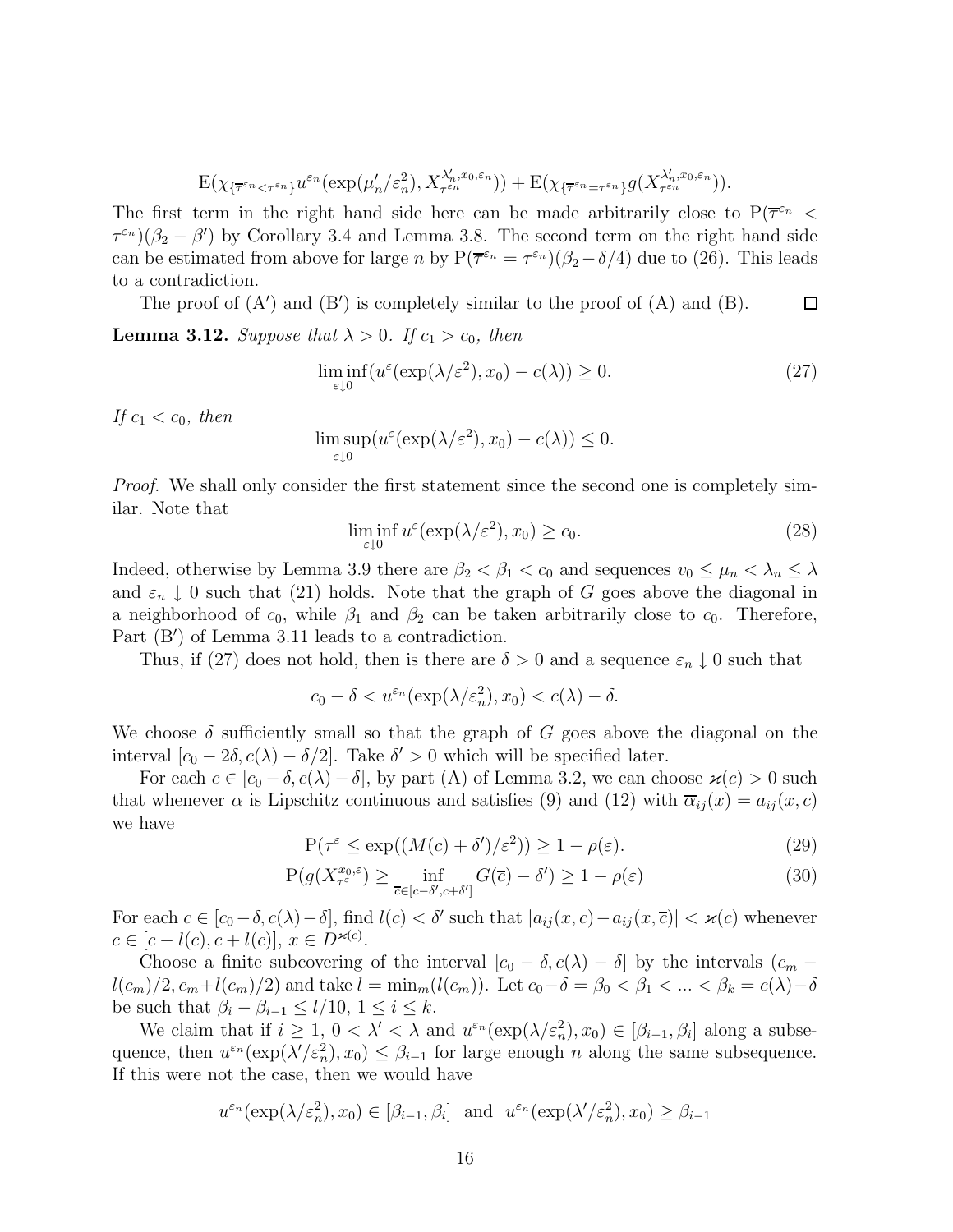along a further subsequence. Note that the function  $u^{\varepsilon_n}(t, x_0)$  must take values in the interval  $[\beta_{i-1} - l/10, \beta_i + l/10]$  for  $t \in [\exp(\lambda'/\varepsilon_n^2), \exp(\lambda/\varepsilon_n^2)]$ , otherwise Part (B') of Lemma 3.11 leads to a contradiction.

By the construction above and Lemma 3.8, there is m such that  $|c_m - \beta_i| < \delta'$  and

$$
|a_{ij}(x,c_m) - a_{ij}(x,u^{\varepsilon_n}(t,x))| < \varkappa(c_m)
$$

for  $x \in D^{\varkappa(c_m)}$ ,  $t \in [\exp(\lambda'/\varepsilon_n^2), \exp(\lambda/\varepsilon_n^2)]$ , if  $\varepsilon_n$  is sufficiently small.

Consider the process  $X_s^{\lambda,x_0,\varepsilon_n}$  given by (19), with  $\tau^{\varepsilon_n}$  being the first time when this process reaches the boundary of D, and

$$
\overline{\tau}^{\varepsilon_n} = \min(\tau^{\varepsilon_n}, \exp(\lambda/\varepsilon_n^2) - \exp(\lambda_n'/\varepsilon_n^2)).
$$

Then

$$
u^{\varepsilon_n}(\exp(\lambda/\varepsilon_n^2), x_0) = \mathbf{E} u^{\varepsilon_n}(\exp(\lambda/\varepsilon_n^2) - \overline{\tau}^{\varepsilon_n}, X_{\overline{\tau}^{\varepsilon_n}}^{\lambda, x_0, \varepsilon_n}).
$$

The left hand side does not exceed  $\beta_i$ . If  $(\exp(\lambda/\varepsilon_n^2) - \exp(\lambda'/\varepsilon_n^2)) \geq \exp((M(c_m) + \delta')/\varepsilon_n^2)$ (which is true if  $\delta'$  is sufficiently small and n is sufficiently large), then from (29) and (30) it follows that the right hand side can be made larger than  $\inf_{\overline{c} \in [c_m - \delta', c_m + \delta']} G(\overline{c}) - 2\delta'.$  This leads to a contradiction if  $\delta'$  is small enough since G is a piece-wise continuous function which stays above the diagonal on  $[c_0 - 2\delta, c(\lambda) - \delta/2]$ .

We have thus established that  $u^{\varepsilon_n}(\exp(\lambda'/\varepsilon_n^2), x_0) \leq \beta_{i-1}$ . We can then extract a further subsequence such that  $u^{\varepsilon_n}(\exp(\lambda'/\varepsilon_n^2), x_0)$  belongs to one of the intervals  $[\beta_{j-1}, \beta_j]$ with  $j < i$ . We can then take  $\lambda'' < \lambda'$  and repeat the argument above to show that  $u^{\varepsilon_n}(\exp(\lambda''/\varepsilon_n^2), x_0) \leq \beta_{j-1}$ . After at most k such steps, we obtain  $\lambda < \lambda$  such that  $u^{\varepsilon_n}(\exp(\lambda/\varepsilon_n^2), x_0) \leq \beta_0$  along a subsequence, and  $\lambda$  can be chosen to be arbitrarily close to  $\lambda$ . This, however, is a contradiction with (28).  $\Box$ 

Proof of Theorem 3.1. By Lemma 3.8, it is sufficient to prove that

$$
\lim_{\varepsilon \downarrow 0} u^{\varepsilon}(\exp(\lambda/\varepsilon^2), x_0) = c(\lambda). \tag{31}
$$

Case 1:  $0 < \lambda < M(c_0)$ . Assume that

$$
\limsup_{\varepsilon \downarrow 0} u^{\varepsilon}(\exp(\lambda/\varepsilon^2), x_0) > c_0.
$$
\n(32)

Take  $c_0 < \beta_1 < \beta_2 < \limsup_{\varepsilon \downarrow 0} u^{\varepsilon}(\exp(\lambda/\varepsilon^2), x_0)$  such that  $M(\beta_2) > \lambda$ . By Lemma 3.9, there are sequences  $\varepsilon_n \downarrow 0$  and  $v_0 \leq \mu_n < \lambda_n \leq \lambda$  such that (21) holds. Thus Part (A) of Lemma 3.11 leads to a contradiction with (32). The inequality

$$
\liminf_{\varepsilon \downarrow 0} u^{\varepsilon}(\exp(\lambda/\varepsilon^2), x_0) < c_0
$$

can be ruled out in the same way by referring to Part  $(A')$  of Lemma 3.11.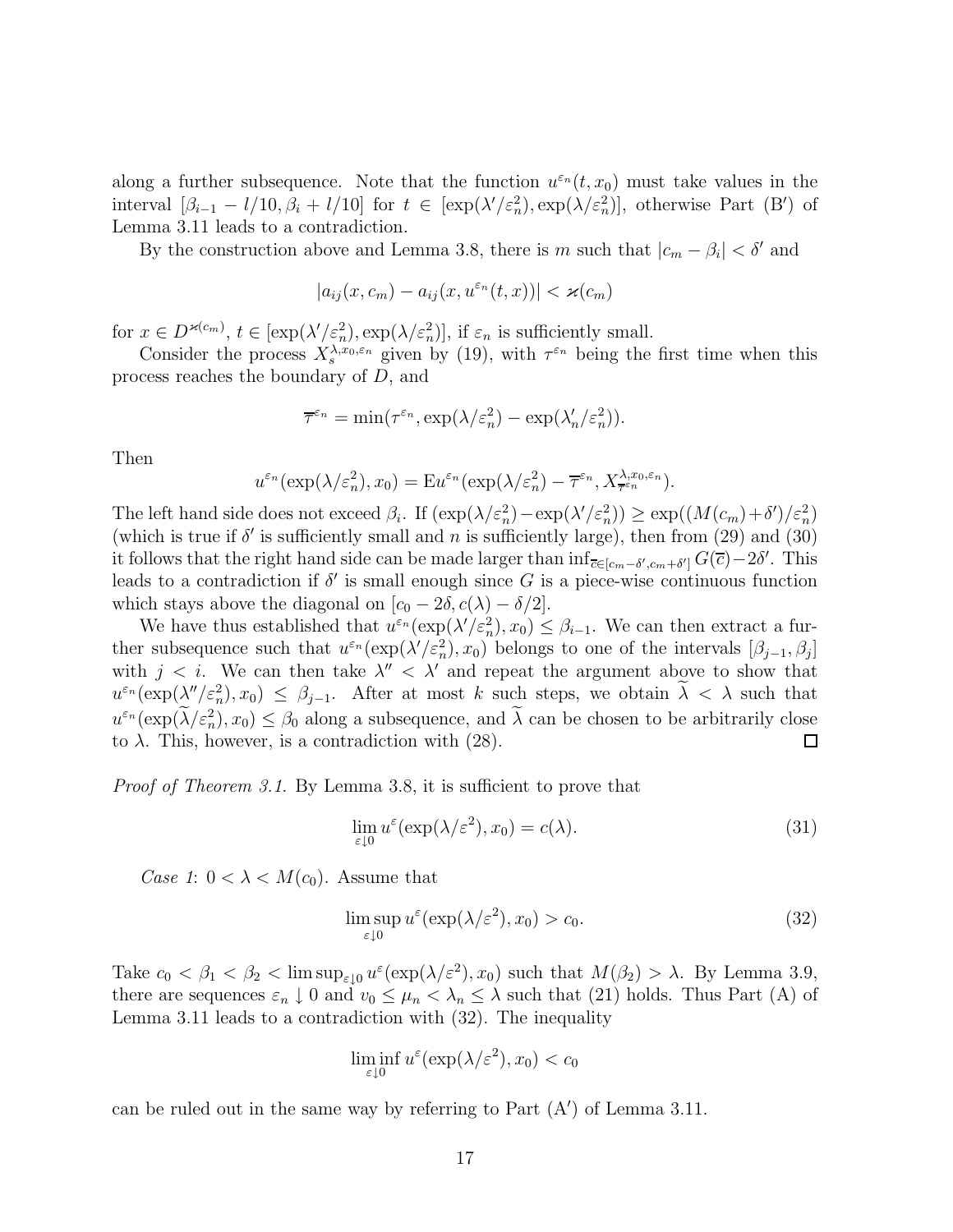Case 2:  $\lambda \geq M(c_0)$ ,  $c_1 = c_0$ . Assume that

$$
\limsup_{\varepsilon \downarrow 0} u^{\varepsilon}(\exp(\lambda/\varepsilon^2), x_0) > c_0.
$$
\n(33)

Then, since G is piece-wise continuous and passes from the left of the diagonal to the right of the diagonal at  $c_1$ , we can find  $\delta > 0$  and  $\beta_1, \beta_2$  such that

$$
c_0 < \beta_1 < \beta_2 < \limsup_{\varepsilon \downarrow 0} u^{\varepsilon}(\exp(\lambda/\varepsilon^2), x_0)
$$

and  $G(c) < \beta_2 - \delta$  for  $c \in [\beta_2 - \delta, \beta_2 + \delta]$ . By Lemma 3.9, there are sequences  $\varepsilon_n \downarrow 0$ and  $v_0 \leq \mu_n < \lambda_n \leq \lambda$  such that (21) holds. Thus Part (B) of Lemma 3.11 leads to a contradiction with (33). The inequality

$$
\liminf_{\varepsilon \downarrow 0} u^{\varepsilon}(\exp(\lambda/\varepsilon^2), x_0) < c_0
$$

can be ruled out in the same way by referring to Part (B') of Lemma 3.11.

Case 3:  $\lambda \geq M(c_0), c_1 > c_0$ . First assume that

$$
\limsup_{\varepsilon \downarrow 0} u^{\varepsilon}(\exp(\lambda/\varepsilon^2), x_0) > c(\lambda). \tag{34}
$$

We can repeat the arguments of Case 2 to show that (34) implies that  $c(\lambda) < c_1$ . Then, since  $\lambda$  is a point of continuity of  $c(\lambda)$ , we can find  $\beta_1, \beta_2$  such that

$$
c(\lambda) < \beta_1 < \beta_2 < \limsup_{\varepsilon \downarrow 0} u^{\varepsilon}(\exp(\lambda/\varepsilon^2), x_0)
$$

and  $M(\beta_2) > \lambda$ . By Lemma 3.9, there are sequences  $\varepsilon_n \downarrow 0$  and  $v_0 \leq \mu_n < \lambda_n \leq \lambda$  such that (21) holds. Thus Part (A) of Lemma 3.11 leads to a contradiction with (34).

Finally, from Lemma 3.12 it follows that

$$
\liminf_{\varepsilon \downarrow 0} u^{\varepsilon}(\exp(\lambda/\varepsilon^2), x_0) \ge c(\lambda).
$$

Case 4:  $\lambda \geq M(c_0)$ ,  $c_1 < c_0$ . This is completely similar to Case 3.

**Remark.** If instead of the constant  $\lambda$  in the argument of the function  $u^{\varepsilon}$  in Theorem 3.1, we have a positive function  $\lambda(\varepsilon)$  such that  $\lim_{\varepsilon\downarrow 0} \lambda(\varepsilon) = \lambda > 0$ , then

$$
\lim_{\varepsilon \downarrow 0} u^{\varepsilon}(\exp(\lambda(\varepsilon)/\varepsilon^2), x) = c(\lambda).
$$

The proof of this statement requires only simple modifications to the proof of Theorem 3.1.

 $\Box$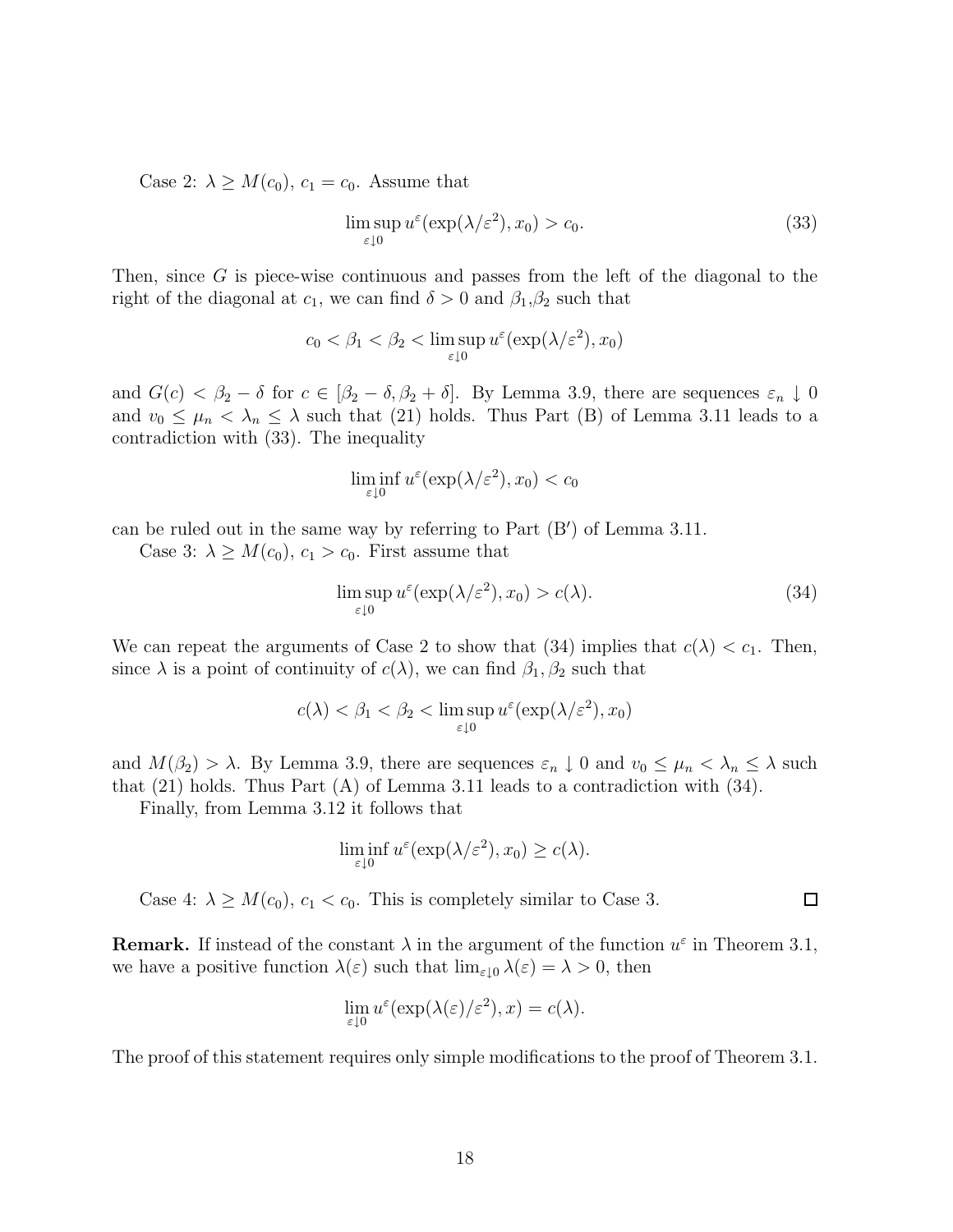### **4 Exit From the Domain**

Let the differential operator  $L^{\varepsilon}$  and the function G satisfy the assumptions of Section 3.1. Let  $x \in D$  and  $\lambda > 0$ . Recall that  $X_s^{\lambda, x, \varepsilon}$ ,  $s \in [0, \exp(\lambda/\varepsilon^2)]$ , is the process defined in (19), with  $\tau^{\varepsilon}$  being the first time when this process reaches the boundary of D. We put  $\tau^{\varepsilon} = \infty$ on the event that the process does not reach the boundary by the time  $\exp(\lambda/\varepsilon^2)$ . Let  $\overline{\tau}^{\varepsilon} = \min(\tau^{\varepsilon}, \exp(\lambda/\varepsilon^2)).$  Thus, if  $\tau^{\varepsilon} < \infty$ , then  $\underline{X}^{\lambda,x,\varepsilon}_{\overline{\tau}^{\varepsilon}}$  is the location where the process first exits the domain. Let  $\rho^{\varepsilon}$  be the measure on  $\overline{D}$  induced by  $X_{\overline{\tau}^{\varepsilon}}^{\lambda,x,\varepsilon}$ .

$$
\rho^{\varepsilon}(A) = \mathcal{P}(X^{^,\mathbf{x},\mathbf{c}}_{\overline{\tau}^{\varepsilon}} \in A), \quad A \in \mathcal{B}(\overline{D}). \tag{35}
$$

Let  $\mu^{\varepsilon}$  be the restriction of  $\rho^{\varepsilon}$  to  $\partial D$ :

$$
\mu^{\varepsilon}(A) = \mathcal{P}(X_{\overline{\tau}^{\varepsilon}}^{\lambda, x, \varepsilon} \in A), \quad A \in \mathcal{B}(\partial D). \tag{36}
$$

Note that  $\mu^{\varepsilon}$  is not a probability measure, since  $P(X_{\overline{\tau}^{\varepsilon}}^{\lambda,x,\varepsilon} \in \partial D) < 1$ . In this section we shall examine the asymptotics of  $\rho^{\varepsilon}$  and  $\mu^{\varepsilon}$  when  $\varepsilon \downarrow 0$ .

We shall distinguish several cases corresponding to different values of  $\lambda$ . First consider the case when  $0 < \lambda < M(c_0)$ .

**Lemma 4.1.** If  $x \in D$  and  $0 < \lambda < M(c_0)$ , then  $\lim_{\varepsilon \downarrow 0} P(\tau^{\varepsilon} \leq \exp(\lambda/\varepsilon^2)) = 0$ .

*Proof.* From Lemma 3.3 it follows that for  $\delta > 0$  there is  $0 < v_0 < \lambda$  such that

$$
\lim_{\varepsilon \downarrow 0} \mathcal{P}(X_s^{v_0, x, \varepsilon} \in D \text{ for all } 0 \le s \le \exp(v_0/\varepsilon^2)) = 1 \tag{37}
$$

uniformly in  $x \in D^{\delta}$ . We claim that for each  $x > 0$ ,

$$
\lim_{\varepsilon \downarrow 0} u^{\varepsilon}(t, x) = c_0 \text{ uniformly in } (t, x) \in [\exp(v_0/\varepsilon^2), \exp(\lambda/\varepsilon^2)] \times D^{\varepsilon}. \tag{38}
$$

Indeed, otherwise by Lemma 3.8 we could find sequences  $\varepsilon_n \downarrow 0$  and  $\lambda_n \in (v_0, \lambda)$  such that either  $\limsup_{n\to\infty}u^{\varepsilon_n}(\exp(\lambda_n/\varepsilon_n^2),x_0)>c_0$  or  $\liminf_{n\to\infty}u^{\varepsilon_n}(\exp(\lambda_n/\varepsilon_n^2),x_0)< c_0$ . Suppose that the former is the case and that  $c_1 = c_0$  (the argument in the cases when  $c_1 > c_0$  and  $c_1 < c_0$  is similar). Then, from the conditions imposed on the function G in Section 3.1 it follows that there are  $c_0 < \beta_1 < \beta_2 < \limsup_{n \to \infty} u^{\varepsilon_n}(\exp(\lambda_n/\varepsilon_n^2), x_0)$ such that the graph of G goes below the diagonal in a neighborhood of the interval [ $\beta_1, \beta_2$ ]. Moreover, there are  $v_0 < \mu'_n < \lambda'_n < \lambda_n$  such that  $u^{\varepsilon_n}(\exp(\mu'_n/\varepsilon_n^2), x_0) = \beta_1$  and  $u^{\varepsilon_n}(\exp(\lambda'_n/\varepsilon_n^2), x_0) = \beta_2$ . This contradicts Part (B) of Lemma 3.11, thus establishing (38).

From (38) and Part (A) of Lemma 3.2 it follows that  $P(\tau^{\varepsilon} \leq \exp(\lambda/\varepsilon^2) - \exp(v_0/\varepsilon^2))$ tends to zero as  $\varepsilon \downarrow 0$ . From Corollary 3.4 it then follows that  $P(X_{\exp(\lambda/\varepsilon^2)-\exp(v_0/\varepsilon^2)}^{\lambda,x,\varepsilon} \in D^{\delta})$ tends to one as  $\varepsilon \downarrow 0$ . By the Markov property of the process and due to (37), this implies the statement of the lemma.  $\Box$ 

Next, let us examine the case when  $\lambda > \lambda_{\text{max}}$ . (Recall that  $\lambda_{\text{max}} = \sup_{c \in [c_0, c_1]} M(c)$  if  $c_1 \ge c_0$  and  $\lambda_{\max} = \sup_{c \in [c_1, c_0]} M(c)$  if  $c_1 \le c_0$ .)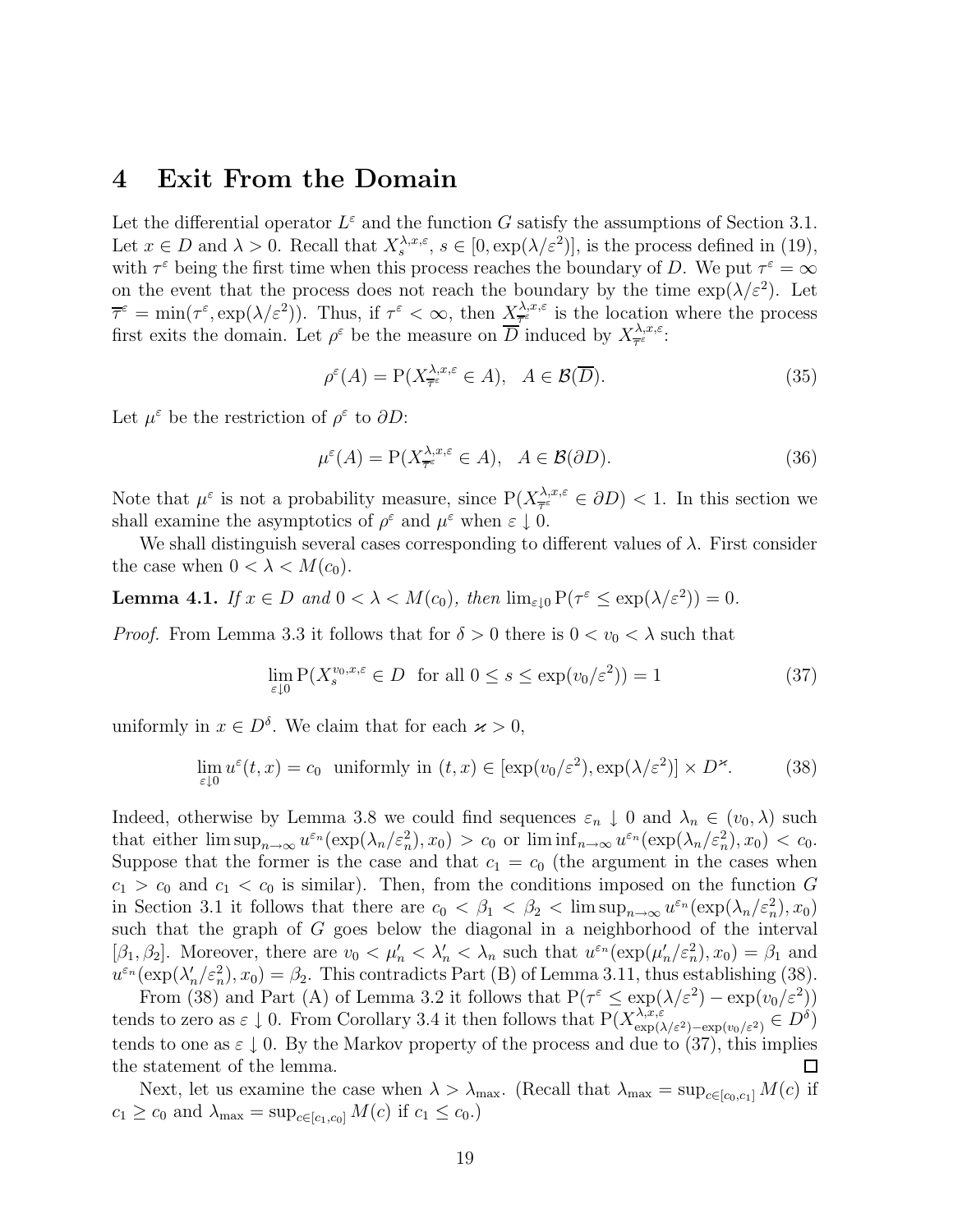**Lemma 4.2.** Suppose that  $x \in D$  and  $\lambda > \lambda_{\text{max}}$ . If the minimum of the quasi-potential  $\min_{x \in \partial D} V^{a(\cdot,c_1)}(x_0,x)$  is achieved at a single point  $x^*(c_1)$ , then  $\mu^{\varepsilon}$  weakly converges to a probability measure  $\mu$  concentrated at  $x^*(c_1)$ . If the minimum is achieved at two points  $x_1^*(c_1)$  and  $x_2^*(c_1)$  and  $G_1(c_1) \neq G_2(c_1)$ , then  $\mu^{\varepsilon}$  weakly converges to a probability measure  $\mu$  concentrated at those two points. In this case  $\mu(x_1^*(c_1))G_1(c_1) + \mu(x_2^*(c_1))G_2(c_1) = c_1$ .

*Proof.* Let  $\lambda_{\text{max}} < \lambda' < \lambda$ . Similarly to the proof of Lemma 4.1, and using the fact that  $u^{\varepsilon}(\exp(\lambda/\varepsilon^2), x_0)$  converges to  $c_1$  for each  $\lambda > \lambda_{\max}$ , we can show that

$$
\lim_{\varepsilon \downarrow 0} u^{\varepsilon}(t, x) = c_1 \text{ uniformly in } (t, x) \in [\exp(\lambda'/\varepsilon^2), \exp(\lambda/\varepsilon^2)] \times D^{\varkappa}, \tag{39}
$$

for each  $\varkappa > 0$ . Let  $\mathcal{A} = \{x^*(c_1)\}\$ if the minimum min<sub> $x \in \partial D$ </sub>  $V^{a(\cdot,c_1)}(x_0, x)$  is achieved at a single point, and  $\mathcal{A} = \{x_1^*(c_1), x_2^*(c_1)\}\$ if the minimum is achieved at two points. Recall that  $\tau^{\varepsilon}$  is the first time when the process  $X_s^{\lambda,x,\varepsilon}$  reaches the boundary of D. From (39) and Lemma 3.2 it follows that

$$
\lim_{\varepsilon \downarrow 0} \mathcal{P}(\tau^{\varepsilon} < \exp(\lambda/\varepsilon^2) - \exp(\lambda'/\varepsilon^2)) = 1 \tag{40}
$$

and for every  $\delta > 0$  we have

$$
\lim_{\varepsilon \downarrow 0} \mathbf{P}(\text{dist}(X^{\lambda,x,\varepsilon}_{\tau^{\varepsilon} \wedge \exp(\lambda/\varepsilon^2) - \exp(\lambda'/\varepsilon^2)}, \mathcal{A}) \le \delta) = 1. \tag{41}
$$

This immediately implies the desired result for the case of a single minimum point.

Let  $U^{\delta}(y) \subseteq \partial D$  denote the  $\delta$  neighborhood of a point y on the boundary. In the case when the minimum is achieved at two points, we note that

$$
u^{\varepsilon}(\exp(\lambda/\varepsilon^{2}),x)=Eu^{\varepsilon}(\exp(\lambda/\varepsilon^{2})-\tau^{\varepsilon}\wedge(\exp(\lambda/\varepsilon^{2})-\exp(\lambda'/\varepsilon^{2})),X_{\tau^{\varepsilon}\wedge(\exp(\lambda/\varepsilon^{2})-\exp(\lambda'/\varepsilon^{2}))}^{\lambda,x,\varepsilon}),
$$

where the left hand side tends to  $c_1$ , while the right hand side is equal to

$$
\mu^{\varepsilon}(U^{\delta}(x_1^*(c_1)))g(x_1^*(c_1)) + \mu^{\varepsilon}(U^{\delta}(x_2^*(c_1)))g(x_2^*(c_1)) + \alpha(\varepsilon), \tag{42}
$$

where  $\lim_{\varepsilon\to 0} \alpha(\varepsilon) = 0$ , as follows from (40) and (41). It also follows from (40) and (41) that  $\lim_{\varepsilon \downarrow 0} \mu^{\varepsilon}(\partial D \setminus (U^{\delta}(x_1^*(c_1))) \cup U^{\delta}(x_2^*(c_1)))) = 0$ , which, together with (42), implies the desired result.  $\Box$ 

Finally, we consider the case when  $c_1 \neq c_0$  and the function  $c(\lambda)$  is continuous at a point  $\lambda \in (M(c_0), \lambda_{\max})$ . The cases  $c_1 < c_0$  and  $c_1 > c_0$  are completely similar to each other, so we shall only deal with the latter one. Let us introduce the needed notations. Fix  $v_0 \in (0, c_0)$ . By Theorem 3.1,  $\lim_{\varepsilon \downarrow 0} u^{\varepsilon}(\exp(v_0/\varepsilon^2), x_0) = c_0$  and  $\lim_{\varepsilon \downarrow 0} u^{\varepsilon}(\exp(\lambda/\varepsilon^2), x_0) =$  $c(\lambda) > c_0$ . For each  $c \in [c_0, c(\lambda)]$  we define

$$
\lambda^{\varepsilon}(c) = \min(\inf \{ \lambda' \ge v_0 : u^{\varepsilon}(\exp(\lambda'/\varepsilon^2), x_0) \ge c \}, \lambda).
$$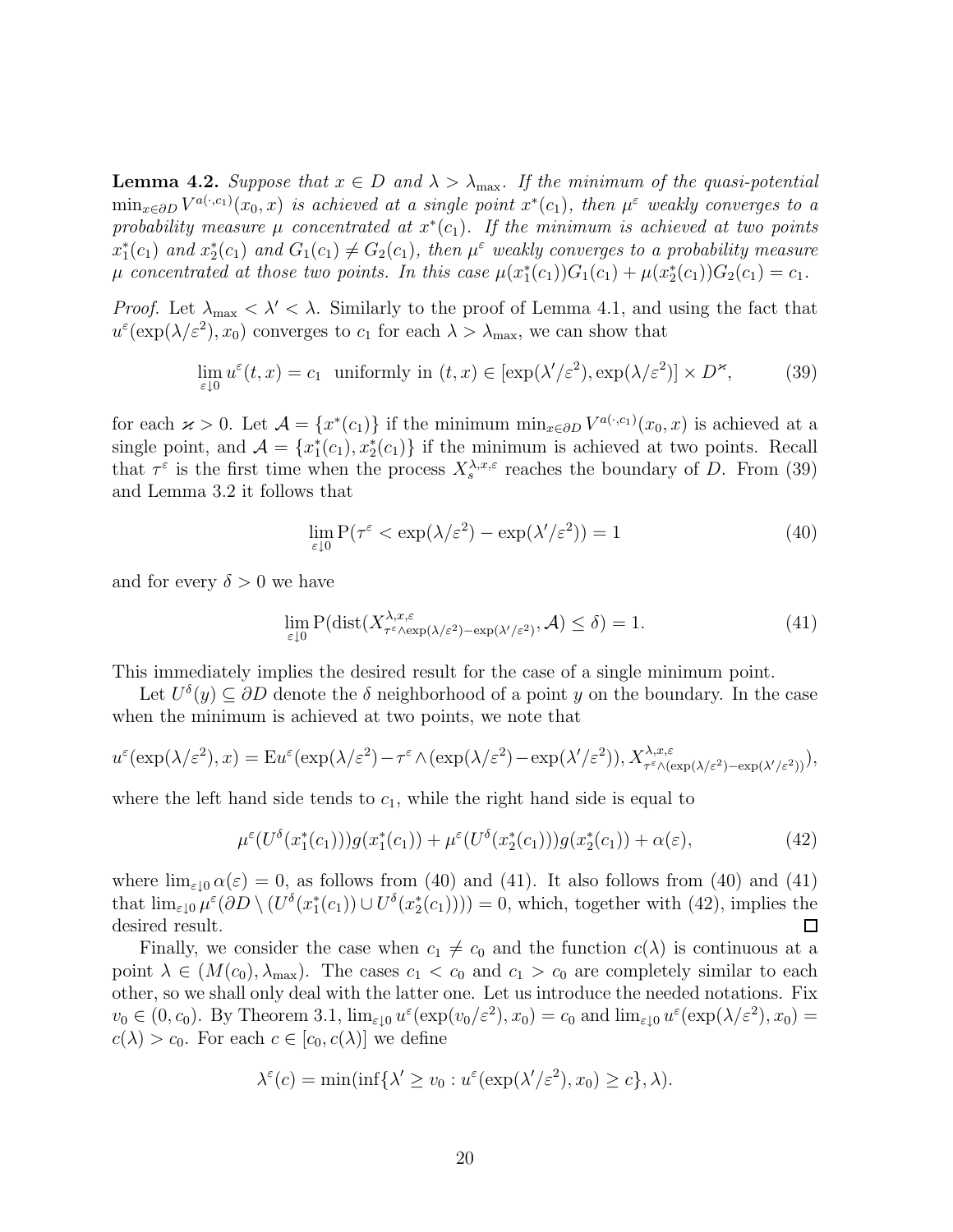Let  $\alpha^{\varepsilon}(c), c \in [c_0, c(\lambda)]$ , be the probability that the process  $X_s^{\lambda,x,\varepsilon}$  reaches the boundary of D by the time  $\exp(\lambda/\varepsilon^2) - \exp(\lambda^{\varepsilon}(c)/\varepsilon^2)$ , that is

$$
\alpha^{\varepsilon}(c) = \mathcal{P}(\tau^{\varepsilon} \le \exp(\lambda/\varepsilon^2) - \exp(\lambda^{\varepsilon}(c)/\varepsilon^2)).
$$

Since  $\alpha^{\varepsilon}$  is left-continuous, it defines a measure  $\nu^{\varepsilon}$  on  $\mathcal{B}([c_0, c(\lambda)])$  via  $\nu^{\varepsilon}([c, c(\lambda)])$  $\alpha^{\varepsilon}(c)$ . It will be important to identify the limit of  $\alpha^{\varepsilon}$  as  $\varepsilon \downarrow 0$ . We define the function  $\alpha : [c_0, c(\lambda)] \rightarrow [0, 1]$  by:

$$
\alpha(c) = 1 - \exp\left(\int_c^{c(\lambda)} \frac{dz}{z - G(z)}\right).
$$

Since  $G$  is piece-wise continuous and its graph is above the diagonal in a neighborhood of  $[c_0, c(\lambda)]$ , the function  $\alpha$  is a unique continuous function which satisfies the differential equation

$$
\alpha'(c) = \frac{\alpha(c) - 1}{G(c) - c} \tag{43}
$$

in the points of continuity of G and the terminal condition  $\alpha(c(\lambda)) = 0$ . Notice that  $\alpha(c) \in [0,1)$  for  $c \in [c_0, c(\lambda)]$ . The function  $\alpha$  defines a measure  $\nu$  on  $\mathcal{B}([c_0, c(\lambda)])$  via  $\nu([c, c(\lambda)]) = \alpha(c).$ 

**Lemma 4.3.** If  $c_1 > c_0$ ,  $c(\lambda)$  is continuous at a point  $\lambda \in (M(c_0), \lambda_{\max})$ , then

$$
\lim_{\varepsilon \downarrow 0} \alpha^{\varepsilon}(c) = \alpha(c)
$$

for  $c \in [c_0, c(\lambda)].$ 

Proof. Assume first that the minimum of the quasi-potential is achieved at a unique point  $x^*(c)$  for each c in a neighborhood of  $[c_0, c(\lambda)]$ , and therefore G is a continuous function there. Take  $\delta, \delta' > 0$  which will be specified later and  $\delta'' > 0$  such that  $x, x_0 \in D^{\delta''}$ . Let  $\beta_0, \beta_1, ..., \beta_k$  be such that  $\beta_0 = c_0$ ,  $\beta_k = c(\lambda)$  and  $0 < \beta_i - \beta_{i-1} < \delta$ ,  $1 \le i \le k$ .

Consider the processes  $Y_s^{i,x,\varepsilon} = X_s^{\lambda^{\varepsilon}(\beta_i),x,\varepsilon}, 1 \le i \le k-1$ , and  $Y_s^{k,x,\varepsilon} = X_s^{\lambda,x,\varepsilon}$ . Let  $\tau^{i,\varepsilon}$  be the first time when the process  $Y_s^{i,x,\varepsilon}$  reaches the boundary of D. Let  $B^{i,x,\varepsilon}$ ,  $1 \le i \le k-1$ , be the event that  $\tau^{i,\varepsilon} \leq \exp(\lambda^{\varepsilon}(\tilde{\beta}_i)/\varepsilon^2) - \exp(\lambda^{\varepsilon}(\beta_{i-1})/\varepsilon^2)$ , and  $B^{k,x,\varepsilon}$  be the event that  $\tau^{k,\varepsilon} \le \exp(\lambda/\varepsilon^2) - \exp(\lambda^{\varepsilon}(\beta_{k-1})/\varepsilon^2).$ 

Using Lemma 3.2, it is not difficult to show that for each  $\delta' > 0$  there is  $\delta > 0$  such that

$$
\lim_{\varepsilon \downarrow 0} P(B^{i,x,\varepsilon} \cap \{\text{dist}(Y^{i,x,\varepsilon}_{\tau^{i,\varepsilon}}, x^*(\beta_i)) \ge \delta' \}) = 0 \tag{44}
$$

uniformly in  $x \in D^{\delta''}$ . Since G is continuous, we can also make sure that  $\delta$  is small enough so that

$$
\lim_{\varepsilon \downarrow 0} P(B^{i,x,\varepsilon} \cap \{|g(Y^{i,x,\varepsilon}_{\tau^{i,\varepsilon}}) - G(\beta_i)| \ge \delta' \}) = 0 \tag{45}
$$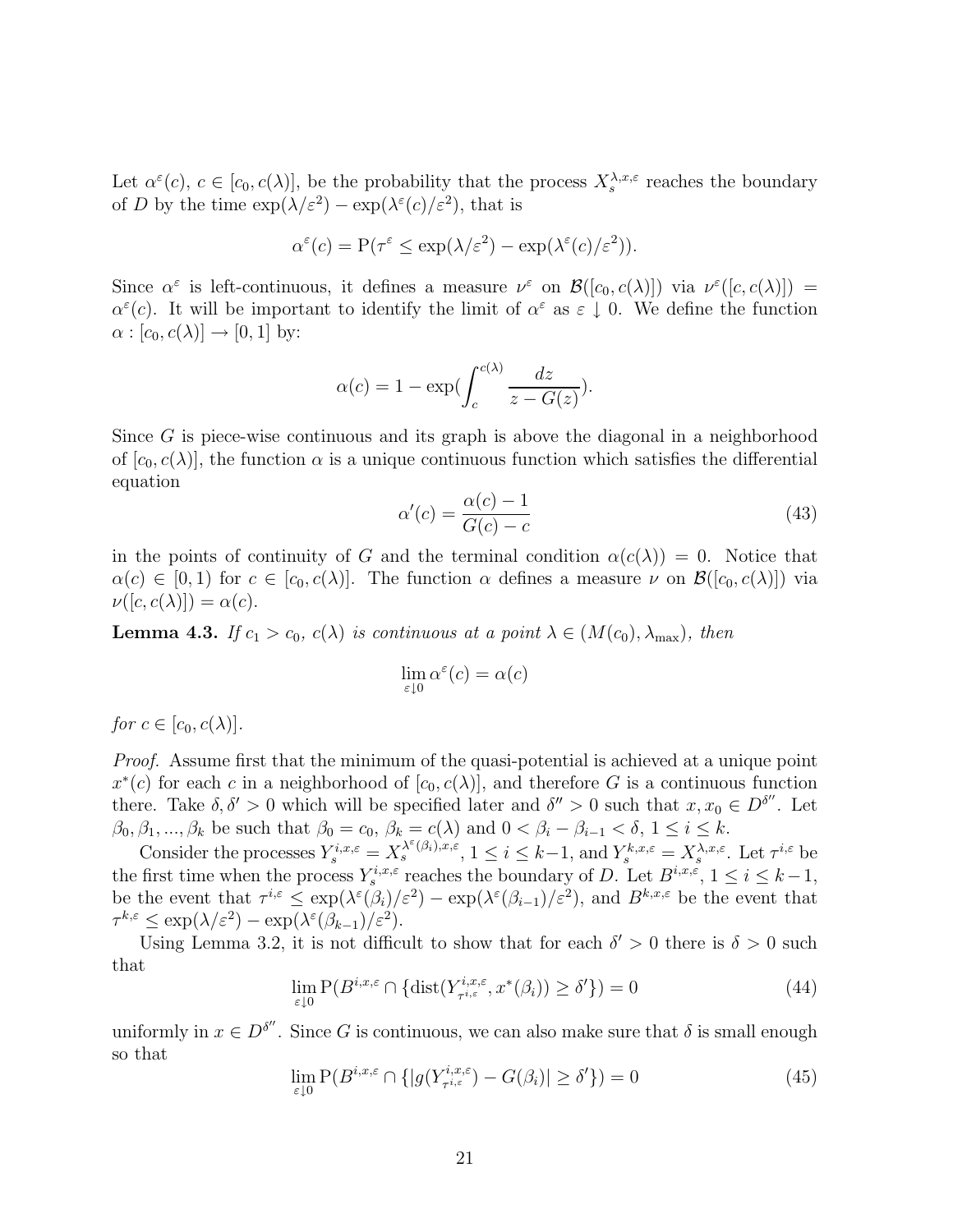uniformly in  $x \in D^{\delta''}$ . We can write  $u^{\varepsilon}(\exp(\lambda/\varepsilon^2), x)$  in two different ways

 $\epsilon$ /

$$
u^{\varepsilon}(\exp(\lambda/\varepsilon^{2}), x) =
$$
  
 
$$
\operatorname{Eu}^{\varepsilon}(\exp(\lambda/\varepsilon^{2}) - \tau^{\varepsilon} \wedge (\exp(\lambda/\varepsilon^{2}) - \exp(\lambda^{\varepsilon}(\beta_{i})/\varepsilon^{2})), X_{\tau^{\varepsilon} \wedge (\exp(\lambda/\varepsilon^{2}) - \exp(\lambda^{\varepsilon}(\beta_{i})/\varepsilon^{2}))})
$$

and

$$
u^{\varepsilon}(\exp(\lambda/\varepsilon^{2}), x) =
$$
  
 
$$
Eu^{\varepsilon}(\exp(\lambda/\varepsilon^{2}) - \tau^{\varepsilon} \wedge (\exp(\lambda/\varepsilon^{2}) - \exp(\lambda^{\varepsilon}(\beta_{i-1})/\varepsilon^{2})), X_{\tau^{\varepsilon} \wedge (\exp(\lambda/\varepsilon^{2}) - \exp(\lambda^{\varepsilon}(\beta_{i-1})/\varepsilon^{2}))}^{\lambda, x, \varepsilon}).
$$

Upon subtracting the right hand sides of these two equalities, using the Markov property, Corollary 3.4, Lemma 3.8 and (45), we obtain

$$
\beta_i(1 - \alpha^{\varepsilon}(\beta_i)) = (\alpha^{\varepsilon}(\beta_{i-1}) - \alpha^{\varepsilon}(\beta_i))(G(\beta_i) + h_1(i, \varepsilon)) + \beta_{i-1}(1 - \alpha^{\varepsilon}(\beta_{i-1})) + h_2(i, \varepsilon), \tag{46}
$$

where  $h_1(i,\varepsilon) \leq \delta'$  and  $\lim_{\varepsilon \to 0} h_2(i,\varepsilon) = 0$ . This implies the desired result once we recall that  $\delta'$  and  $\delta$  can be taken arbitrarily small, since (46) shows that  $\alpha^{\epsilon}$  is a type of Euler's method approximation to the solution of (43).

The condition of continuity of  $G$  can be easily removed once we recall that  $G$  may have at most finitely many points of discontinuity. П

**Remark.** Using similar arguments it is not difficult to show that

$$
\lim_{\varepsilon \downarrow 0} P(\exp(\lambda/\varepsilon^2) - \exp(\lambda^{\varepsilon}(c_0)/\varepsilon^2) < \tau^{\varepsilon} < \infty) = 0.
$$

Moreover, using (46) and (44) it is possible to show that in order to find the limit of  $\mu^{\varepsilon}$ , one can take  $\nu$ , which is the limit of  $\nu^{\varepsilon}$ , and then take its push-forward by the function  $x^*$  (since  $\nu$  is an absolutely continuous measure, it is not essential that  $x^*$  may be undefined in a finite number of points). The push-forward of  $\nu$  will be denoted by  $\mu$ . Thus  $\mu(A) = \nu(c \in [c_0, c(\lambda)] : x^*(c) \in A), A \in \mathcal{B}(\partial D).$ 

Combining this with Lemmas 4.1 and 4.2 and Corollary 3.4, we can can formulate the following theorem.

**Theorem 4.4.** Let  $\rho^{\varepsilon}$  and  $\mu^{\varepsilon}$  be defined by (35) and (36), respectively. If  $x \in D$  and  $0 < \lambda < M(c_0)$ , then  $\rho^{\varepsilon} \to \delta_{x_0}$ , where  $\delta_{x_0}$  is the probability measure concentrated at  $x_0$ and  $\mu^{\varepsilon} \to \mu$ , where  $\mu$  is the trivial measure, that is  $\mu(\partial D)=0$ .

If  $\lambda > \lambda_{\text{max}}$  and the minimum of the quasi-potential  $\min_{x \in \partial D} V^{a(\cdot,c_1)}(x_0, x)$  is achieved at a single point  $x^*(c_1)$ , then  $\rho^{\varepsilon}$  and  $\mu^{\varepsilon}$  weakly converge to a probability measure  $\mu$  concentrated at  $x^*(c_1)$ . If the minimum is achieved at two points  $x_1^*(c_1)$  and  $x_2^*(c_1)$  and  $G_1(c_1) \neq G_2(c_1)$ , then  $\rho^{\varepsilon}$  and  $\mu^{\varepsilon}$  weakly converge to a probability measure  $\mu$  concentrated at those two points. Moreover, in this case  $\mu(x_1^*(c_1))G_1(c_1) + \mu(x_2^*(c_1))G_2(c_1) = c_1$ .

If  $c_1 > c_0$  and the function  $c(\lambda)$  is continuous at a point  $\lambda \in (M(c_0), \lambda_{\max})$ , then take the measure  $\nu$  on  $\mathcal{B}([c_0, c(\lambda)])$  defined via  $\nu([c, c(\lambda)]) = \alpha(c)$ , where  $\alpha$  is the solution of (43). The measures  $\mu^{\epsilon}$  weakly converge to the measure  $\mu$  which is the push-forward of v by the function  $x^*$ . The measures  $\rho^{\varepsilon}$  weakly converge to the measure  $c\delta_{x_0} + \mu$ , where  $c = 1 - \mu(\partial D).$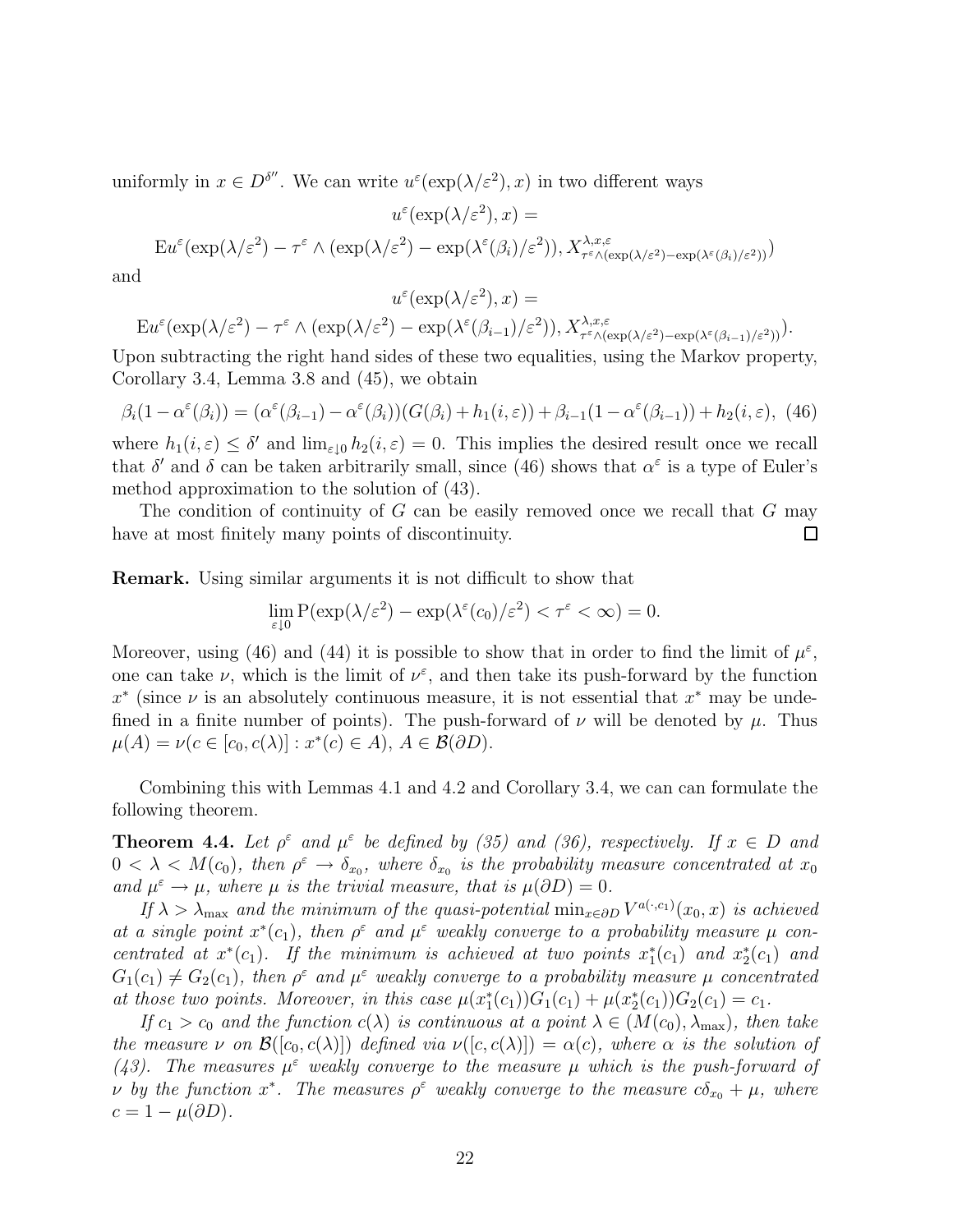**Remark.** This theorem still holds if instead of  $\lambda$  in the definition of  $\mu^{\varepsilon}$  we have a positive function  $\lambda(\varepsilon)$  such that  $\lim_{\varepsilon>0} \lambda(\varepsilon) = \lambda > 0$ .

**Corollary 4.5.** If  $c_1 > c_0$  and the function  $c(\lambda)$  is continuous at  $\lambda \in (M(c_0), \lambda_{\max})$ , then for every  $\delta > 0$  and  $x \in D^{\delta}$  we have

$$
\lim_{\varepsilon \downarrow 0} u^{\varepsilon}(\exp(\lambda/\varepsilon^2), x) = \int_{c_0}^{c(\lambda)} g(x^*(c))d\nu(c) + g(x_0)(1 - \nu([c_0, c(\lambda)]),
$$

where  $\nu$  is the measure on  $\mathcal{B}([c_0, c(\lambda)])$  defined via  $\nu([c, c(\lambda)]) = \alpha(c)$ .

Proof. The corollary immediately follows from Theorems 3.1 and 4.4 and the probabilistic representation of the solution to the initial-boundary value problem.  $\Box$ 

## **5 Generalizations and Examples**

#### **5.1 The Case of a Nonlinear First Order Term**

We could allow the coefficient at the first order term to depend on  $u^{\epsilon}$  in (5)-(6):

$$
\frac{\partial u^{\varepsilon}(t,x)}{\partial t} = L^{\varepsilon} u^{\varepsilon} :=
$$
\n
$$
\frac{\varepsilon^{2}}{2} \sum_{i,j=1}^{d} a_{ij}(x, u^{\varepsilon}) \frac{\partial^{2} u^{\varepsilon}(t,x)}{\partial x_{i} \partial x_{j}} + (b(x, u^{\varepsilon}) + \varepsilon b_{1}(x, u^{\varepsilon})) \cdot \nabla_{x} u^{\varepsilon}(t,x), \quad x \in D, \quad t > 0, \quad (47)
$$

$$
u^{\varepsilon}(0,x) = g(x), \ x \in D, \qquad u^{\varepsilon}(t,x) = g(x), \quad t \ge 0, \ x \in \partial D.
$$
 (48)

All the assumptions made in Sections 2.1 and 3.1 remain in force, other than the following: instead of assuming that b is a vector valued function on D, we assume that  $b, b_1 \in$  $C^2(D\times\mathbb{R})$ , and there is a positive constant k' such that  $(b(x, u), n(x)) < -k'$  for  $x \in \partial D$ ,  $u \in \mathbb{R}$ , where  $n(x)$  is the exterior normal to the boundary of D. Moreover, we assume that for each u the vector field  $b(\cdot, u)$  has a unique equilibrium point  $x_0$  which does not depend on u and that all the trajectories of the dynamical system  $x'(t) = b(x(t), u)$  starting in D are attracted to  $x_0$ . We now assume that there is a smooth function v defined on  $\overline{D}$ , such that  $v(x_0) = 0$ ,  $v(x) > 0$  for  $x \neq x_0$ , and  $(b(x, u), \nabla v(x)) \leq -c|x - x_0|^2$  for some positive constant c, all  $u$  and all  $x$ .

The definition of the function  $M(c)$  from Section 3.1 needs to be modified to allow for the dependence of the drift term on a parameter. Namely, now

$$
M(c) = \min_{x \in \partial D} V^{a(\cdot,c),b(\cdot,c)}(x_0,x),
$$

where  $V^{a(\cdot,c),b(\cdot,c)}$  is the quasi-potential for the process whose generator is equal to

$$
\frac{\varepsilon^2}{2} \sum_{i,j=1}^d a_{ij}(x,c) \frac{\partial^2 u^{\varepsilon}(t,x)}{\partial x_i \partial x_j} + b(x,c) \cdot \nabla_x u^{\varepsilon}(t,x).
$$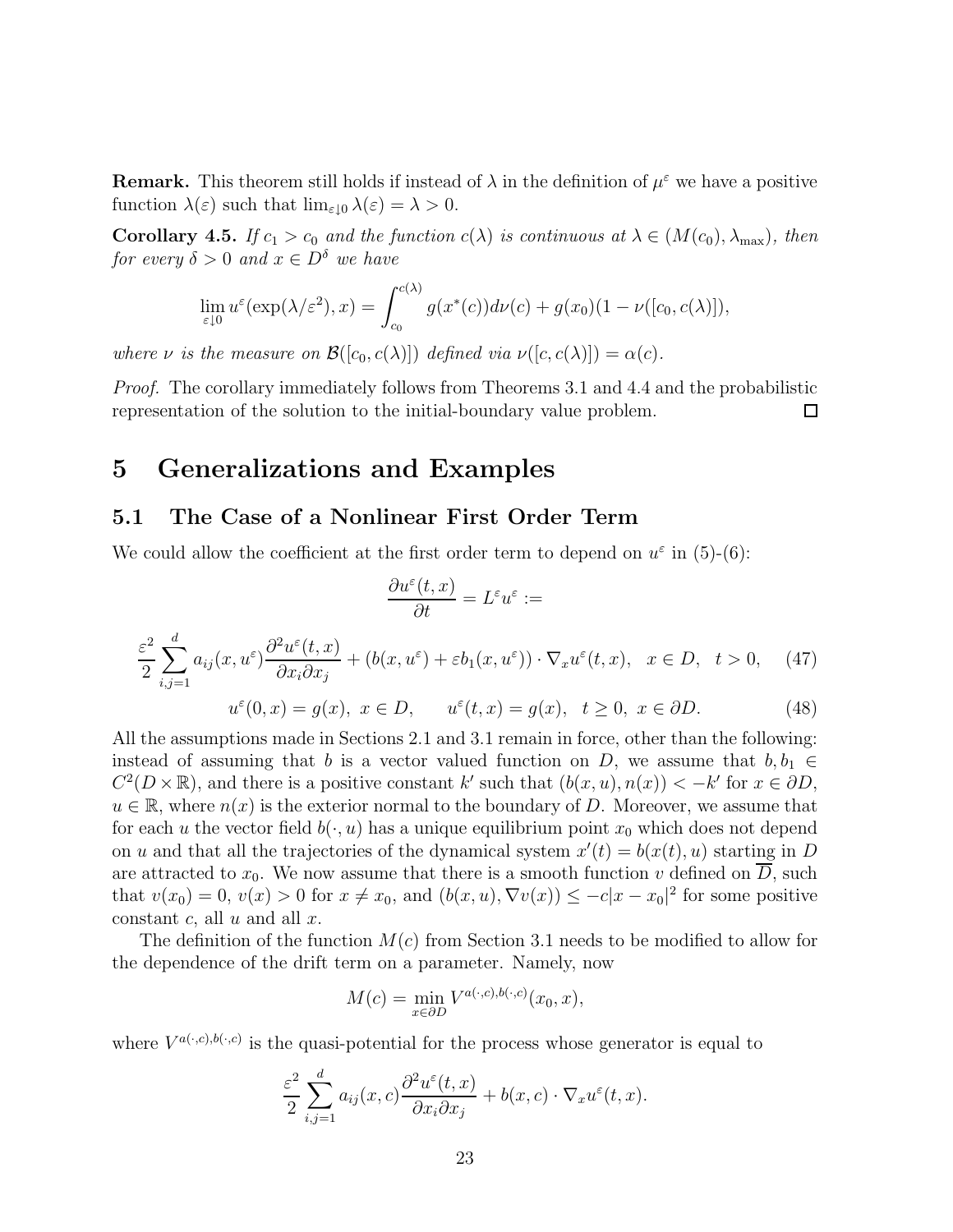With this definition of  $M(c)$ , Theorems 3.1 and 4.4 remain valid, and the proofs do not require serious modifications.

### **5.2 Metastable Distributions in the Case of Two Equilibrium Points**

In this section we again consider the solutions  $u^{\varepsilon}$  to (5)-(6). Let all the assumptions about the domain D and the operator  $L^{\varepsilon}$  made in Sections 2.1 and 5.1 remain in force, except the following: instead of assuming the existence of a singe equilibrium point, we assume that there are two asymptotically stable equilibrium points  $x_1, x_2 \in D$  such that for almost every  $x \in D$ , with respect to the Lebesgue measure, the trajectory of (1) starting at x is attracted to either  $x_1$  or  $x_2$ . Let  $D_1 \subset D$  be the set of points in D which are attracted to  $x_1$  and  $D_2 \subset D$  the set of points attracted to  $x_2$ .

As before, we need to study the quasi-potential in order to determine the asymptotic behavior of  $u^{\varepsilon}$ . While in the case of a single equilibrium, the function  $u^{\varepsilon}$  was nearly constant in  $D^{\delta}$  at times of order  $\exp(\lambda/\varepsilon^2)$  (Lemma 3.8), now  $u^{\varepsilon}(\exp(\lambda/\varepsilon^2),x)$  will be close to  $u^{\varepsilon}(\exp(\lambda/\varepsilon^2), x_1)$  for  $x \in D_1^{\delta}$  and close to  $u^{\varepsilon}(\exp(\lambda/\varepsilon^2), x_2)$  for  $x \in D_2^{\delta}$ . This explains why instead of freezing the second variable in the coefficients  $a_{ij}$  in the right hand side of  $(5)$ , the way it was done is Section 2.1, now we put the variable equal to  $c_1$ in  $D_1$  and  $c_2$  in  $D_2$ . More precisely, for  $c_1, c_2 \in [g_{\min}, g_{\max}]$ , let

$$
f_{c_1,c_2}(x) = c_1 \chi_{D_1}(x) + c_2 \chi_{D_2}(x) + (c_1 + c_2) \chi_{D \setminus (D_1 \cup D_2)}(x)/2, \quad x \in D,
$$

where  $\chi_U$  is the indicator function of a set  $U \subseteq \mathbb{R}^d$ . For a measurable positive-definite matrix-valued function  $\alpha$  on D, we define

$$
V^{\alpha}(x, y) = \inf_{T, \varphi} \{ S^{\alpha}_{0,T}(\varphi) : \varphi \in C([0, T], \overline{D}), \varphi(0) = x, \varphi(T) = y \}, \quad x, y \in \overline{D},
$$

where the normalized action functional  $S$  was defined in Section 2.2. Instead of function M used in Section 2.1, we now have functions  $M_{x_1,x_2}$ ,  $M_{x_2,x_1}$ ,  $M_{x_1,\partial D}$  and  $M_{x_2,\partial D}$ . These are defined by

$$
M_{x_1,x_2}(c_1) = V^{a(\cdot,f_{c_1,c_2}(\cdot))}(x_1,x_2),\tag{49}
$$

$$
M_{x_2,x_1}(c_2) = V^{a(\cdot,f_{c_1,c_2}(\cdot))}(x_2,x_1),
$$
\n(50)

$$
M_{x_1,\partial D}(c_1, c_2) = \min_{x \in \partial D} V^{a(\cdot, f_{c_1,c_2}(\cdot))}(x_1, x),
$$
  

$$
M_{x_2,\partial D}(c_1, c_2) = \min_{x \in \partial D} V^{a(\cdot, f_{c_1,c_2}(\cdot))}(x_2, x).
$$

It is not difficult to check that the right hand side of  $(49)$  does not depend on  $c_2$  and the right hand side of (50) does not depend on  $c_1$ . For the process governed by equation (5), with  $a_{ij}(\cdot, f_{c_1,c_2}(\cdot))$  instead of the nonlinear coefficients  $a_{ij}(x, u^{\varepsilon})$ , the transition from  $x_1$  to a small neighborhood of  $x_2$  occurs in time of order  $\exp(M_{x_1,x_2}(c_1)/\varepsilon^2)$  (provided that the process does not exit the domain  $D$  earlier). Similarly, the transition from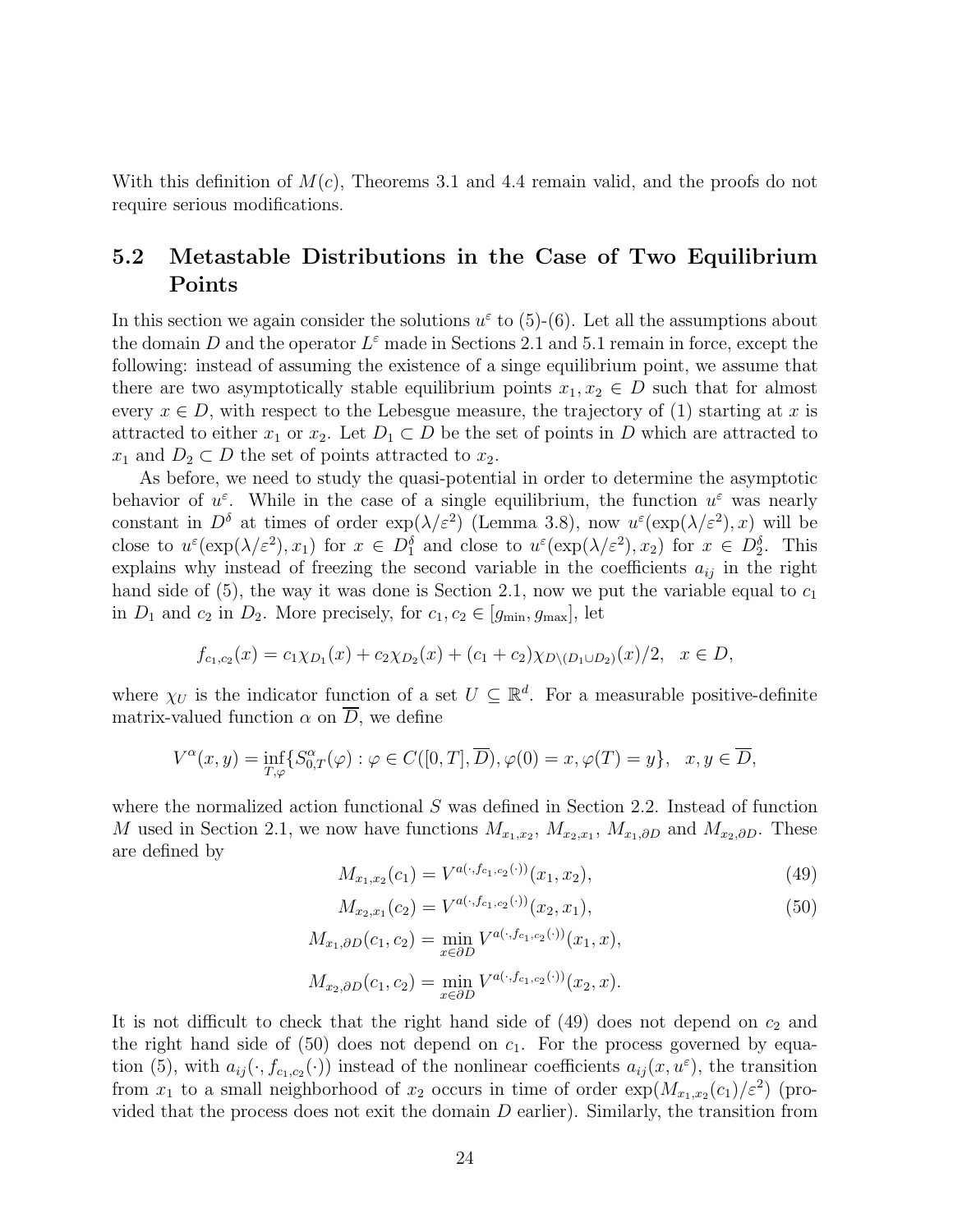$x_2$  to a neighborhood of  $x_1$  occurs in time of order  $\exp(M_{x_2,x_1}(c_2)/\varepsilon^2)$ , while the transition from  $x_1$  and  $x_2$  to the boundary occurs in time of order  $\exp(M_{x_1,\partial D}(c_1, c_2)/\varepsilon^2)$  and  $\exp(M_{x_2,\partial D}(c_1,c_2)/\varepsilon^2)$ , respectively.

In this section we would like to study the equation at a time scale which is sufficiently large for the process to make excursions between the neighborhoods of  $x_1$  and  $x_2$  and back, yet not too large so that the process starting at  $x_1$  or  $x_2$  does not exit the domain. Therefore we assume that

$$
\max(\sup_{c_1 \in [g_{\min}, g_{\max}]} M_{x_1, x_2}(c_1), \sup_{c_2 \in [g_{\min}, g_{\max}]} M_{x_2, x_1}(c_2)) < M^\partial,
$$

where

$$
M^{\partial} = \min(\inf_{c_1, c_2 \in [g_{\min}, g_{\max}]} M_{x_1, \partial D}(c_1, c_2), \inf_{c_1, c_2 \in [g_{\min}, g_{\max}]} M_{x_2, \partial D}(c_1, c_2)).
$$

For example, if a and b are defined in the entire space  $\mathbb{R}^d$ , a is bounded and b satisfies  $(b(x), x) \leq A - B(x, x)$  for some positive constants A and B, then this condition will be satisfied for any domain D which contains a sufficiently large ball centered at the origin.

Let  $c_1 = g(x_1)$  and  $c_2 = g(x_2)$ . Without loss of generality we may assume that  $c_1 \leq c_2$ . In order to formulate the results on the asymptotics of  $u^{\varepsilon}$ , we need to introduce functions  $c^{1}(\lambda)$  and  $c^{2}(\lambda)$  which are similar to the function  $c(\lambda)$  from in Section 3.1.

Let  $0 < \lambda < M^{\partial}$ , and define  $c^{1}(\lambda)$  as follows:

For  $0 < \lambda < M_{x_1,x_2}(c_1)$ , let  $c^1(\lambda) = c_1$ .

For  $\lambda \geq M_{x_1,x_2}(c_1)$ , let  $c^1(\lambda) = \min\{c_2, \min\{c : c \in [c_1, c_2], M_{x_1,x_2}(c) = \lambda\}\}.$ Similarly, we define  $c^2(\lambda)$  as follows:

For  $0 < \lambda < M_{x_2, x_1}(c_2)$ , let  $c^2(\lambda) = c_2$ .

For  $\lambda \geq M_{x_2,x_1}(c_2)$ , let  $c^2(\lambda) = \max\{c_1, \max\{c : c \in [c_1, c_2], M_{x_2,x_1}(c) = \lambda\}\}.$ 

Let  $\lambda^* = \inf \{ \lambda : c^1(\lambda) \ge c^2(\lambda) \}.$  Assume that at least one of the functions  $c^1$  and  $c^2$ is continuous at  $\lambda^*$ . Let  $c^* = c^1(\lambda^*)$  if  $c^1$  is continuous at  $\lambda^*$  and  $c^* = c^2(\lambda^*)$  otherwise. Let  $\overline{c}^1(\lambda) = \min(c^1(\lambda), c^*)$  and  $\overline{c}^2(\lambda) = \max(c^2(\lambda), c^*)$ .

We can now formulate the following analog of Theorem 3.1

**Theorem 5.1.** Let the above assumptions be satisfied. Suppose that the function  $\bar{c}^1(\lambda)$  is continuous at a point  $\lambda \in (0, M^{\partial})$ . Then for every  $\delta > 0$  the following limit

$$
\lim_{\varepsilon \downarrow 0} u^{\varepsilon}(\exp(\lambda/\varepsilon^2), x) = \overline{c}^1(\lambda)
$$

is uniform in  $x \in D_1^{\delta}$ . Suppose that the function  $\overline{c}^2(\lambda)$  is continuous at a point  $\lambda \in (0, M^{\partial})$ . Then for every  $\delta > 0$  the following limit

$$
\lim_{\varepsilon \downarrow 0} u^{\varepsilon}(\exp(\lambda/\varepsilon^2), x) = \overline{c}^2(\lambda)
$$

is uniform in  $x \in D_2^{\delta}$ .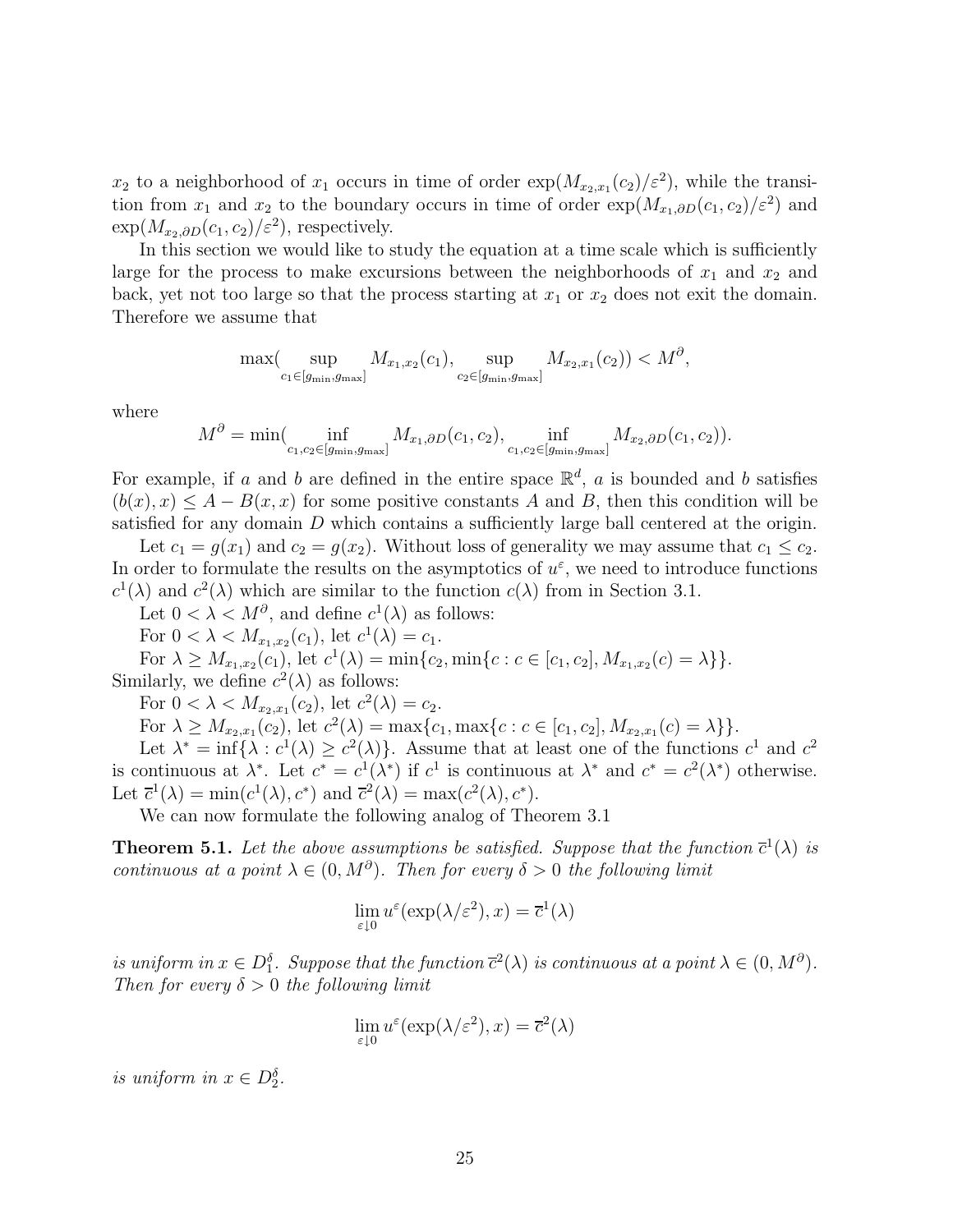**Remark.** If  $\lambda > \lambda^*$ , then  $\overline{c}^1(\lambda) = \overline{c}^2(\lambda) = c^*$ . It is not difficult to see that the limit

$$
\lim_{\varepsilon \downarrow 0} u^{\varepsilon}(\exp(\lambda/\varepsilon^2), x) = c^*
$$

is uniform in  $(x, \lambda) \in D^{\delta} \times [\overline{\lambda}, \infty)$  for each  $\overline{\lambda} > \lambda^*$ . Therefore, for each  $\delta > 0$  and  $\overline{\lambda} > \lambda^*$ there is  $\varepsilon_0 > 0$  such that

$$
|u^\varepsilon(t,x)-c^*|\leq \delta
$$

whenever  $\varepsilon \in (0, \varepsilon_0)$ ,  $x \in D^{\delta}$  and  $t \geq \exp(\overline{\lambda}/\varepsilon^2)$ .

Recall that  $X_s^{\lambda,x,\varepsilon}$ ,  $s \in [0,\exp(\lambda/\varepsilon^2)]$ , is the process defined in (19),  $\tau^{\varepsilon}$  is the first time when this process reaches the boundary of D and  $\overline{\tau}^{\epsilon} = \min(\tau^{\epsilon}, \exp(\lambda/\epsilon^2))$ . Since we assume that  $\lambda < M^{\partial}$ , the probability that  $\tau^{\varepsilon} < \exp(\lambda/\varepsilon^2)$  now tends to zero as  $\varepsilon \downarrow 0$ . The distribution of the random variable  $X_{\overline{\tau}^{\varepsilon}}^{\lambda,x,\varepsilon}$  will be concentrated near the points  $x_1$  and  $x_2$ .

**Theorem 5.2.** Suppose that  $c_1 \neq c_2$ . If the function  $\bar{c}^1(\lambda)$  is continuous at a point  $\lambda \in (0, M^{\partial})$  and  $x \in D_1$ , then the distribution of the random variable  $X_{\tau}^{\lambda, x, \varepsilon}$  converges to the measure  $\mu_1^{\lambda} = a_1 \delta_{x_1} + a_2 \delta_{x_2}$ , where the coefficients  $a_1$  and  $a_2$  can be found from the equations  $\overline{c}^1(\lambda) = a_1c_1 + a_2c_2, a_1 + a_2 = 1.$ 

If the function  $\bar{c}^2(\lambda)$  is continuous at a point  $\lambda \in (0, M^{\partial})$  and  $x \in D_2$ , then the distribution of the random variable  $X_{\overline{\tau}}^{\lambda,x,\varepsilon}$  converges to the measure  $\mu_2^{\lambda} = a_1 \delta_{x_1} + a_2 \delta_{x_2}$ , where the coefficients  $a_1$  and  $a_2$  can be found from the equations  $\overline{c}^2(\lambda) = a_1c_1 + a_2c_2$ ,  $a_1 + a_2 = 1.$ 

If  $\lambda \in (\lambda^*, M^{\partial})$  and  $x \in D$ , then the distribution of the random variable  $X_{\overline{\tau}^{\varepsilon}}^{\lambda, x, \varepsilon}$  converges to the measure  $\mu^* = a_1 \delta_{x_1} + a_2 \delta_{x_2}$ , where the coefficients  $a_1$  and  $a_2$  can be found from the equations  $c^* = a_1c_1 + a_2c_2, a_1 + a_2 = 1.$ 

The proofs of Theorems 5.1 and 5.2 rely on the same techniques as those used in the proofs of Theorems 3.1 and 4.4, and therefore will not be presented here. If a is bounded and b satisfies  $(b(x), x) \leq A - B(x, x)$  for some positive constants A and B, then similar results can be formulated for the Cauchy problem in  $\mathbb{R}^d$  and the corresponding nonlinear perturbations of the dynamical system in  $\mathbb{R}^d$ . In this case we do not need the condition  $\lambda < M^{\partial}$ , but can instead consider all  $\lambda \in (0, \infty)$ .

#### **5.3 Examples**

In this section we give two examples when we can easily calculate the function  $M(c)$ defined in Section 3.1.

In the first example, we assume that the domain D is one dimensional:  $D = (A, B)$ . We assume that  $a(x, u) \in C^2([A, B] \times \mathbb{R})$  is positive,  $b(x, u) \in C^2([A, B] \times \mathbb{R})$ ,  $\partial b(x, u)/\partial x$  $k < 0$  and there is a point  $x_0 \in (A, B)$  such that  $b(x_0, u) = 0$  for all u. In this case the operator

$$
L^{\varepsilon}u = \frac{\varepsilon^2}{2}a(x, u)u'' + b(x, u)u'
$$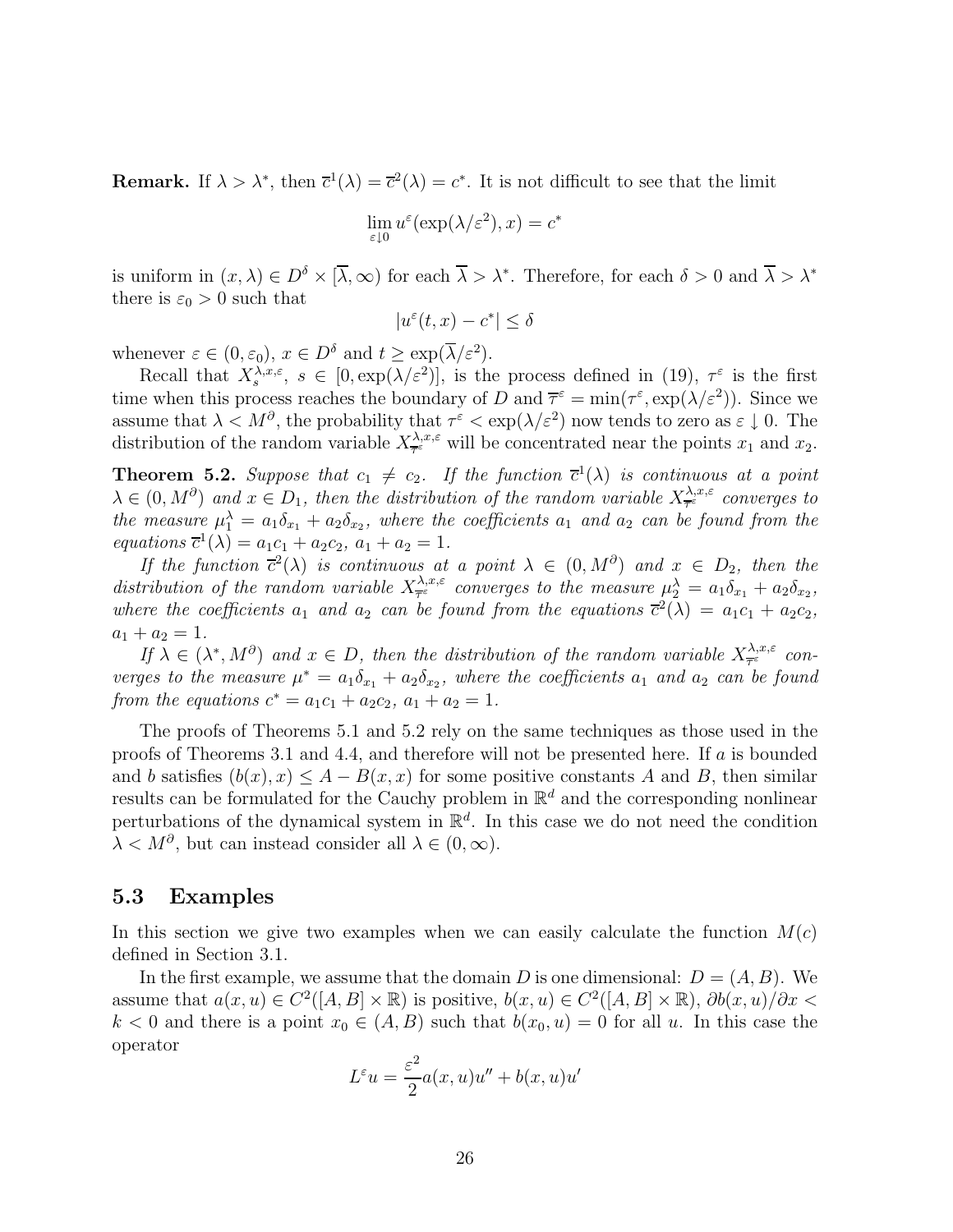satisfies the assumptions of Section 5.1. The quasi-potential, which will now be denoted by  $V^c$ , is given by

$$
V^{c}(x_{0}, x) = -2 \int_{x_{0}}^{x} \frac{b(y, c)}{a(y, c)} dy,
$$

as is easily seen from the definition of the action functional (see Section 2.2). Therefore,

$$
M(c) = \min(V^{c}(x_0, A), V^{c}(x_0, B)) = \min(-2\int_{x_0}^{A} \frac{b(y, c)}{a(y, c)} dy, -2\int_{x_0}^{B} \frac{b(y, c)}{a(y, c)} dy).
$$

The function  $G(c)$  may take at most two values:  $q(A)$  and  $q(B)$ . In particular, the value  $g(A)$  is taken on the set  $\{c: V^c(x_0, A) < V^c(x_0, B)\}$ , while the value  $g(B)$  is taken on the set  $\{c: V^c(x_0, A) > V^c(x_0, B)\}.$ 

Picture 2 shows an example of the graphs of functions  $M(c)$  and  $G(c)$  in the case when  $g(A) = \inf_{x \in [A,B]} g(x) < \sup_{x \in [A,B]} g(x) = g(B)$ . From Theorem 4.4 and the discussion in Section 5.1 it follows that for  $\lambda > \lambda_{\max}$ , the distribution of the random variable  $X_{\overline{\tau}}^{\lambda,x,\varepsilon}$ converges to the probability measure  $\mu$  concentrated at the end points of the segment. This measure can be found from the relations

$$
\mu(A)g(A) + \mu(B)g(B) = c_1, \quad \mu(A) + \mu(B) = 1.
$$



picture 2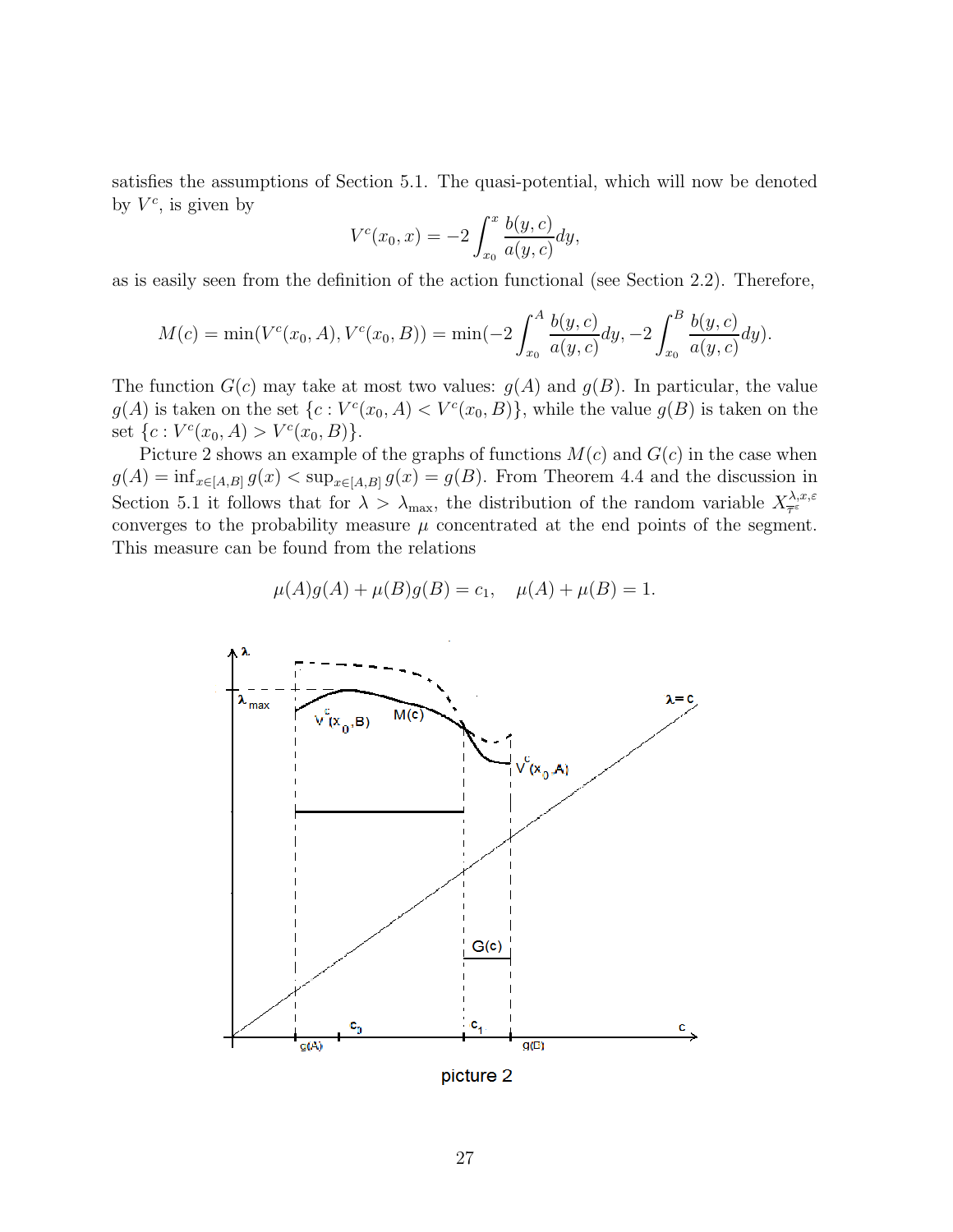In the second example we assume that  $D \subset \mathbb{R}^d$  contains the origin  $x_0 = 0$ . Let the operator  $L^{\varepsilon}$  be as follows

$$
L^{\varepsilon}u = \frac{\varepsilon^2}{2} \sum_{i,j=1}^d a_{ij}(u) \frac{\partial^2 u(t,x)}{\partial x_i \partial x_j} + (A(u)x) \cdot \nabla u,
$$

where a is a positive-definite matrix which depends smoothly on  $u$ , and  $A$  is a matrix with negative eigenvalues which depends smoothly on  $u$ . As has been demonstrated in [3], the quasi-potential, which we shall denote by  $V^c$ , is given by the quadratic form

$$
V^{c}(x_0, x) = \frac{1}{2}(B^{-1}(c)x, x),
$$

where the matrix  $B$  is given by

$$
B(c) = \int_0^\infty \exp(A(c)t) a(c) \exp(A^*(c)t) dt.
$$

Therefore,  $M(c) = \min_{x \in \partial D} (B^{-1}(c)x, x)/2$ .

**Acknowledgements**: While working on this article, M. Freidlin was supported by NSF grant DMS-0803287 and L. Koralov was supported by NSF grant DMS-0706974.

## **References**

- [1] Aronson D.G., Non-negative solutions of linear parabolic equations, Ann. Sci. Norm. Sup. Pisa 22 (1968), 607-694.
- [2] Athreya A., Freidlin M.I., Metastability and Stochastic Resonance in Nearly-Hamiltonian Systems, Stochastics and Dynamics, 8, 1, pp 1-21, 2008.
- [3] Chen Z., Freidlin M.I., Smoluchowski-Kramers Approximation and Exit Problems, Stochastics and Dynamics, 5, pp 569-585, 2005.
- [4] Freidlin M. I., Metastability and Stochastic Resonance of Multiscale Systems, Contemporary Mathematics, 2008.
- [5] Freidlin M. I., Sublimiting Distributions and Stabilization of Solutions of Parabolic Equations with a Small Parameter, Soviet Math. Dokl., 235, 5, pp 1042-1045, 1977.
- [6] Freidlin M. I., Quasi-deterministic Approximation, Metastability and Stochastic Resonance, Physica D, 137, pp 333-352, 2000.